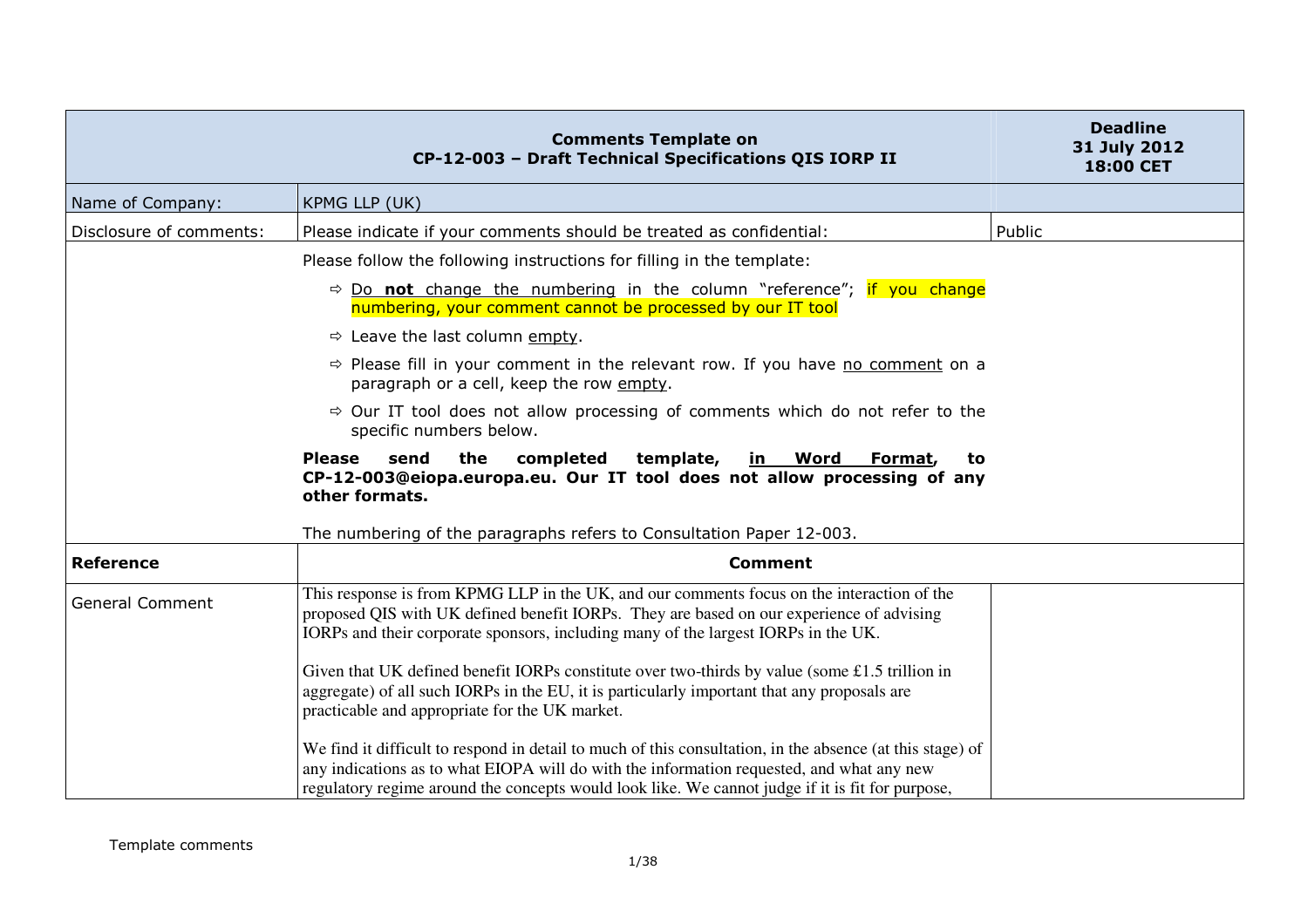|                  | <b>Comments Template on</b><br>CP-12-003 - Draft Technical Specifications QIS IORP II                                                                                                                                                                                                                                                                                                                                                                                                                                                                                                                        | <b>Deadline</b><br>31 July 2012<br>18:00 CET |
|------------------|--------------------------------------------------------------------------------------------------------------------------------------------------------------------------------------------------------------------------------------------------------------------------------------------------------------------------------------------------------------------------------------------------------------------------------------------------------------------------------------------------------------------------------------------------------------------------------------------------------------|----------------------------------------------|
|                  | without knowing what the purpose is.                                                                                                                                                                                                                                                                                                                                                                                                                                                                                                                                                                         |                                              |
|                  | More specifically, achieving the right balance between technical accuracy and practical simplicity<br>is inextricably linked to the purpose and objectives of the exercise, and ultimately the need for a<br>revised IORP Directive. As we said in our response to the EIOPA consultation on the Call for<br>Advice (EIOPA-CP-11/006), we are yet to be convinced that the case has been made for such<br>revisions.                                                                                                                                                                                         |                                              |
|                  | Lastly, it is disappointing that, despite statements made by EIOPA that it recognises the differences<br>between insurance and pensions, the starting point for this is a copy-across of much of the<br>insurance Solvency II regime.                                                                                                                                                                                                                                                                                                                                                                        |                                              |
| $Q1$ .           | No. Due to the very tight time constraints, some or all of the pensions regulators taking part in this<br>exercise will have to work with aggregate data (and in some cases, e.g. on employer covenant<br>issues, with significantly incomplete data). We do have significant doubts that sufficiently reliable<br>and comparable results will be able to be obtained across all the member states taking part.<br>Further, working with aggregate data only will not allow for analysis of the range of impacts on<br>different IORPs. Therefore, a much longer timescale should be allowed for completion. |                                              |
|                  | Further, we are concerned that the complexity involved in the QIS and the proposals to run it via<br>regulatory bodies will mean that IORPs themselves are unlikely to perform QIS calculations.<br>Therefore the QIS will fail to quantify one very important impact, i.e. whether a Solvency II style<br>IORP directive would actually be workable in practice without significant cost and the need for<br>vastly expanded regulatory supervision in member states.                                                                                                                                       |                                              |
| Q <sub>2</sub> . | We do not think that the sponsor support section has been adequately worked up as yet. How will<br>this be treated for multi-employer schemes? How will it work for sponsors such as charities and<br>other not-for-profit organisations? What allowances can be made for parent company support to<br>sponsors, whether by way of formal guarantees or otherwise?                                                                                                                                                                                                                                           |                                              |
|                  | There is also no clarity on the extent to which loss absorbing actions (such as last resort reductions,<br>removal of discretionary benefits, changes to future benefit accruals) must be wholly in the IORP's                                                                                                                                                                                                                                                                                                                                                                                               |                                              |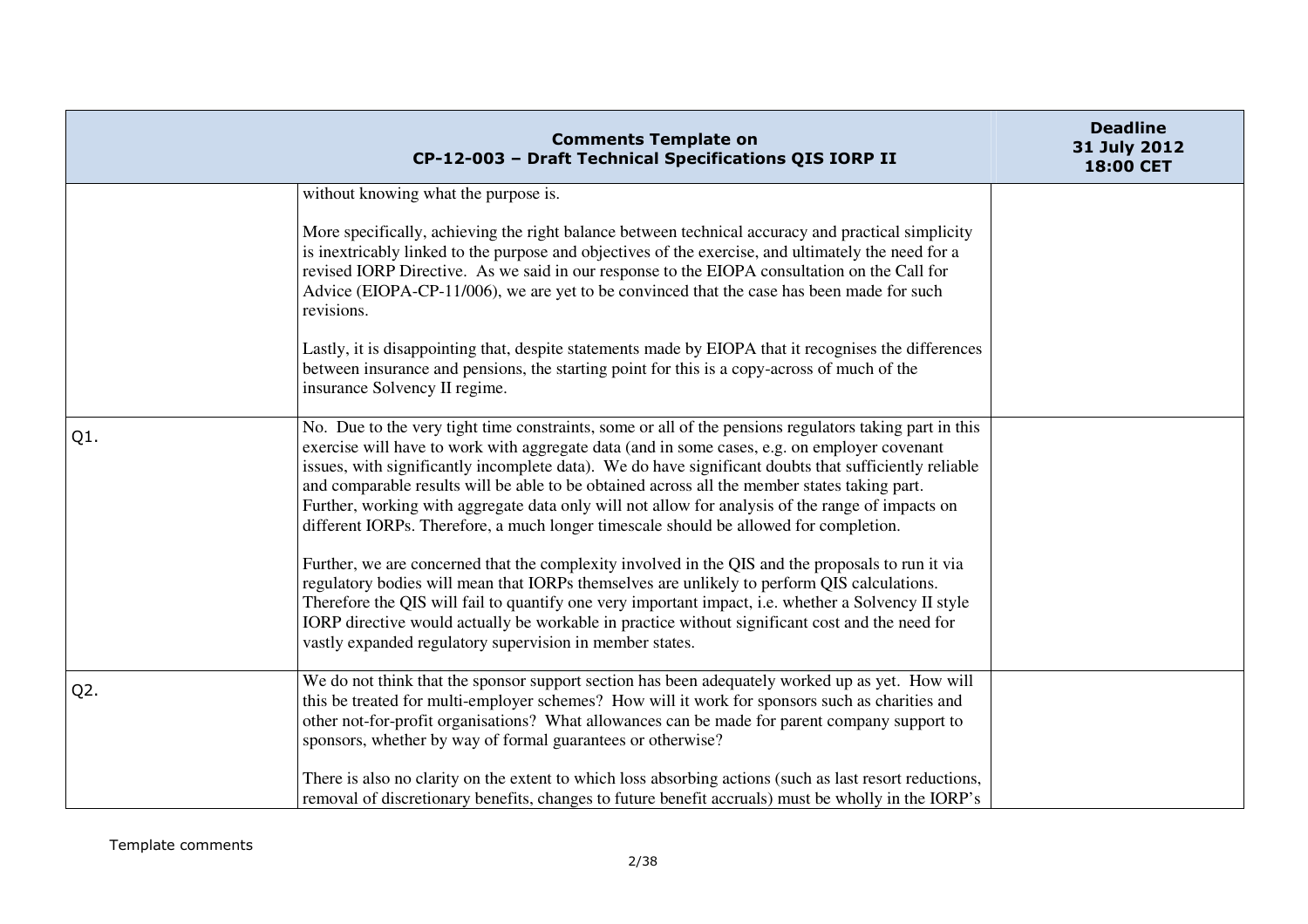|     | <b>Comments Template on</b><br>CP-12-003 - Draft Technical Specifications QIS IORP II                                                                                                                                                                                                                                                                                                                                                                      | <b>Deadline</b><br>31 July 2012<br>18:00 CET |
|-----|------------------------------------------------------------------------------------------------------------------------------------------------------------------------------------------------------------------------------------------------------------------------------------------------------------------------------------------------------------------------------------------------------------------------------------------------------------|----------------------------------------------|
|     | control, or whether it can be assumed that sponsor or regulatory agreement will be forthcoming<br>when needed. Further, we are not sure whether last resort reductions that trigger on sponsor<br>insolvency rather than following stress events on the IORP should be counted.                                                                                                                                                                            |                                              |
|     | These are just some examples of key areas where the QIS fails to adequately address features of<br>IORP funding that cannot be directly read across from the world of insurance.                                                                                                                                                                                                                                                                           |                                              |
| Q3. | We cannot comment on this in any detail without sight of the spreadsheets still to be provided.<br>Also, without knowing the ultimate uses of the output it is not possible to assess whether the<br>specifications are adequate.                                                                                                                                                                                                                          |                                              |
| Q4. | That is for the member state regulators to answer. But we have significant doubts that data-<br>gathering in the time proposed (less than three months) will lead to a sufficient level of accuracy.                                                                                                                                                                                                                                                       |                                              |
|     | We would also have very significant concerns, were the contents of this QIS to become the<br>requirements for IORPs. The cost and effort of completing these calculations on a regular basis,<br>for small and indeed medium-sized IORPs, would be significantly disproportionate. Further, many<br>trustees of IORPs of all sizes will not be familiar with many of the concepts, and consequently<br>there will be a significant training cost for them. |                                              |
| Q5. | We do not see how to allow for the values of guarantees to IORPs. e.g. where the parent company<br>of a sponsor has guaranteed the pensions liabilities of the sponsoring employer in a group.                                                                                                                                                                                                                                                             |                                              |
|     | There also appears to be no allowance for the loss-absorbancy of deferred tax in the sponsoring<br>employer (rather than in the IORP itself, which is not an issue for UK schemes).                                                                                                                                                                                                                                                                        |                                              |
| Q6. | Although the proposed risk margin of 8% is appealingly simple, no justification is given for its<br>amount. We are not convinced that a cost-of-capital approach is appropriate for many IORPs, as it<br>it not clear whether the SCR is being maintained over time by the IORP or by the sponsor.                                                                                                                                                         |                                              |
|     | We do not believe that the proposed allowance for pension protection schemes will operate<br>appropriately under the UK framework, nor how this could possibly be assessed with any rigour                                                                                                                                                                                                                                                                 |                                              |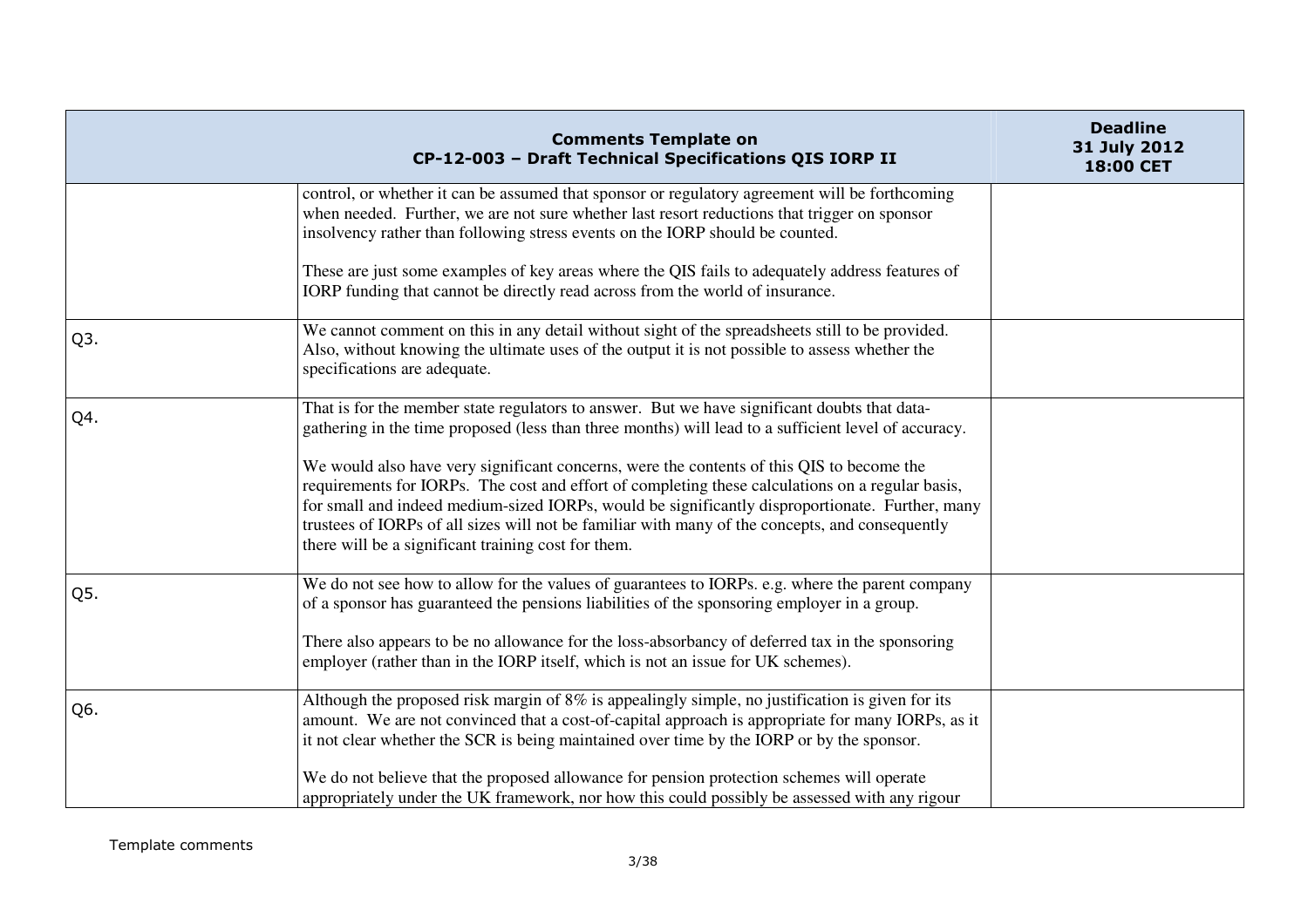|     | <b>Comments Template on</b><br>CP-12-003 - Draft Technical Specifications QIS IORP II                                                                                                                                                                                                                                                                                                                                                                                                                                                                                                                                                                                                                                                                                                                                      | <b>Deadline</b><br>31 July 2012<br>18:00 CET |
|-----|----------------------------------------------------------------------------------------------------------------------------------------------------------------------------------------------------------------------------------------------------------------------------------------------------------------------------------------------------------------------------------------------------------------------------------------------------------------------------------------------------------------------------------------------------------------------------------------------------------------------------------------------------------------------------------------------------------------------------------------------------------------------------------------------------------------------------|----------------------------------------------|
|     | when using aggregated national data. (See our response to Q10.)                                                                                                                                                                                                                                                                                                                                                                                                                                                                                                                                                                                                                                                                                                                                                            |                                              |
|     | The question about additional simplification highlights the shortcomings of this process. In reality,<br>to accurately reflect the holistic balance sheet would require much less simplification in any revised<br>IORP funding directive. However, this would further undermine the feasibility of applying such a<br>process across EU IORPs without disproportionate expense and supervisory resourcing.                                                                                                                                                                                                                                                                                                                                                                                                                |                                              |
| Q7. | That is an appropriate theoretical starting point. However in practice, for this QIS, it is likely that<br>the data collected will be based on whatever mortality tables were used by each IORP at the date of<br>its last valuation. This will inevitably include a range of relatively optimistic and pessimistic<br>assumptions.                                                                                                                                                                                                                                                                                                                                                                                                                                                                                        |                                              |
|     | In terms of allowances for future improvements in mortality, since there is rarely agreement within<br>each member state, let alone across member states, as to what the trend is likely to be, we do not<br>see how a consistent assumption can be made, and therefore how the results will be comparable.                                                                                                                                                                                                                                                                                                                                                                                                                                                                                                                |                                              |
| Q8. | In the UK it will be a matter of conjecture as to what allowances to make for future levies payable<br>by IORPs to the Pension Protection Fund (PPF).                                                                                                                                                                                                                                                                                                                                                                                                                                                                                                                                                                                                                                                                      |                                              |
|     | The majority of UK defined benefit IORPs have benefits linked to their members' final salaries.<br>However in most cases it is the sponsors who determine future salaries, and whether some or all<br>salary increases give rise to additional benefits in IORPs. Our understanding of the proposed<br>approach is that liabilities arising from possible future salary increases should be treated as<br>conditional benefits – but can this then be offset by the loss-absorbancy capacity of the power of<br>employers not to allow for such increases to count for benefits under the IORPs? This is another<br>example of where trying to adapt the bi-partite nature of insurance (insurer – policyholder) to the<br>tri-partite nature of IORPs (sponsor – IORP – member) seems to give rise to undue complication. |                                              |
| Q9. | We do not fully understand the purpose of this question. In the UK it appears to try to define the<br>benefits whose security is being assessed, i.e. is it full benefits or those secured with whatever<br>funds the IORP has available?                                                                                                                                                                                                                                                                                                                                                                                                                                                                                                                                                                                  |                                              |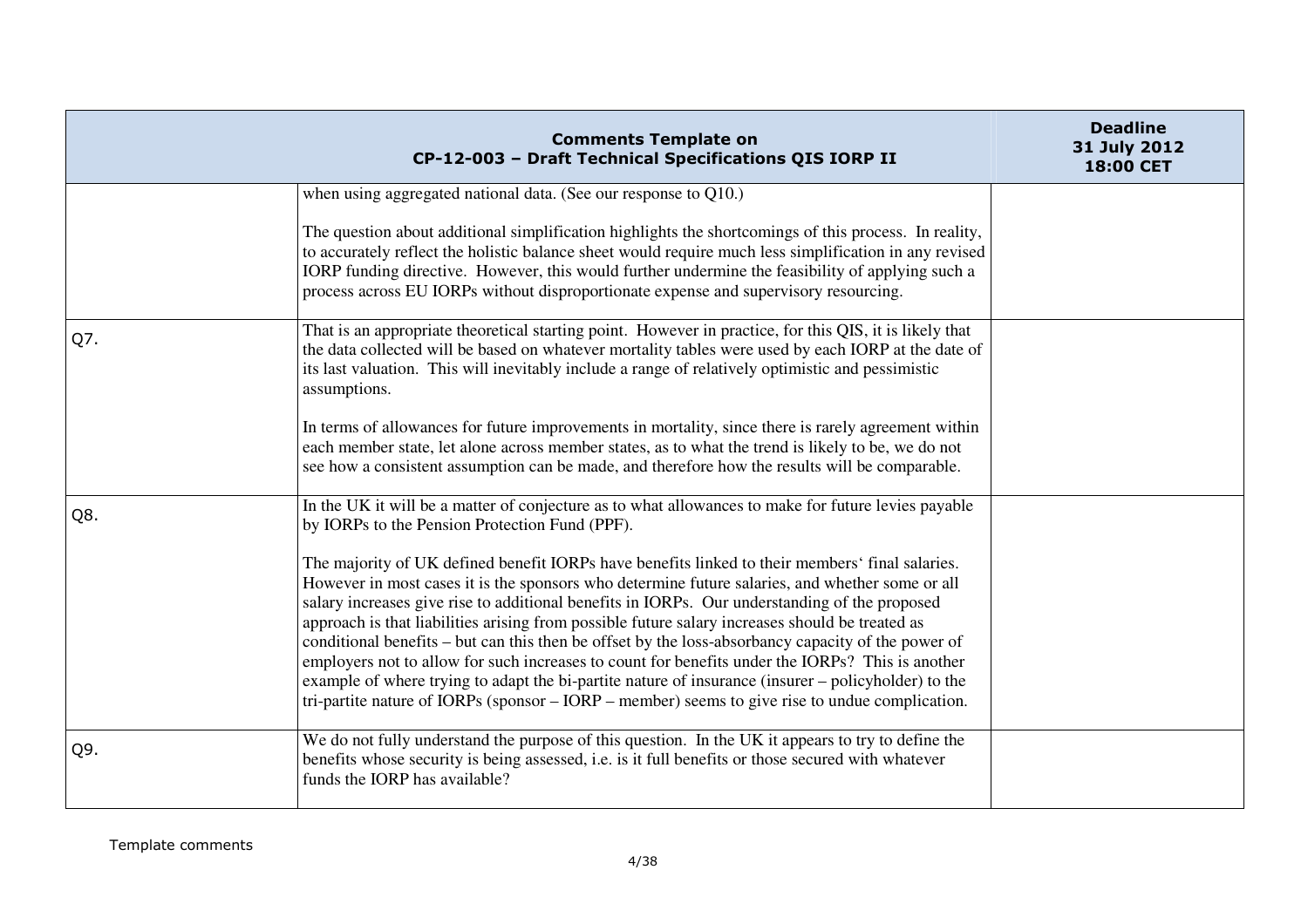|      | <b>Comments Template on</b><br>CP-12-003 - Draft Technical Specifications QIS IORP II                                                                                                                                                                                                                                                                                                                                                                                                                                                                                                                            | <b>Deadline</b><br>31 July 2012<br>18:00 CET |
|------|------------------------------------------------------------------------------------------------------------------------------------------------------------------------------------------------------------------------------------------------------------------------------------------------------------------------------------------------------------------------------------------------------------------------------------------------------------------------------------------------------------------------------------------------------------------------------------------------------------------|----------------------------------------------|
| Q10. | At a practical-effect level, we are struggling to think through the pension protection scheme<br>requirements. It (in the UK) will be a binary event for any IORP, as to whether or not on winding-<br>up the IORP will qualify for any support from the PPF. If on winding-up, and after any possible<br>recoveries from the sponsor, it has assets covering more than the level of PPF benefits (which are<br>less than scheme benefits), it will not, even though it may not be able to provide 100% of scheme<br>benefits. If it does not have sufficient assets for PPF benefits it will fall into the PPF. |                                              |
| Q11. | As we cannot see how this analysis can offer any meaningful results at an aggregated national<br>level, the parameters used are largely irrelevant. In terms of moving from a QIS to an IORP<br>directive, this is another measure that is currently too crude and would require greater complexity<br>and supervision costs to work effectively.                                                                                                                                                                                                                                                                |                                              |
| Q12. | How will this work for sponsors such as charities and other not-for-profit organisations? What<br>allowances can be made for parent or group company support to sponsors, whether by way of<br>formal guarantees or otherwise?                                                                                                                                                                                                                                                                                                                                                                                   |                                              |
|      | The maximum sponsor support approach will prove unduly crude in most cases, due to the wide<br>variation of capital structures and business models of different sponsors. Matters such as projected<br>profit growth, inclusion or exclusion of exceptional items etc, are not clear. We therefore foresee a<br>need for most IORPs to use their own tailored approach. This will lead to considerations along the<br>lines of the standard formula or internal model decisions facing insurers, but almost certainly<br>without the supervisory resources to handle sponsor support model approval processes.   |                                              |
|      | Looking forward, consideration must also be given as to how regularly the valuation of maximum<br>sponsor support should be updated, and the costs of doing so. The values of sponsors can change<br>rapidly, either due to company-specific events or due to general market or economic conditions.                                                                                                                                                                                                                                                                                                             |                                              |
| Q13. | Yes, we believe that such measures are helpful in recognising the nature of IORPs' liabilities. If<br>the matching premium approach is applied, we would suggest looser criteria than have been<br>proposed for insurers, noting that IORPs may simultaneously wish to use instruments that offer a<br>mark to market hedge as well as a cashflow hedge, as a result of the variety of valuation measures                                                                                                                                                                                                        |                                              |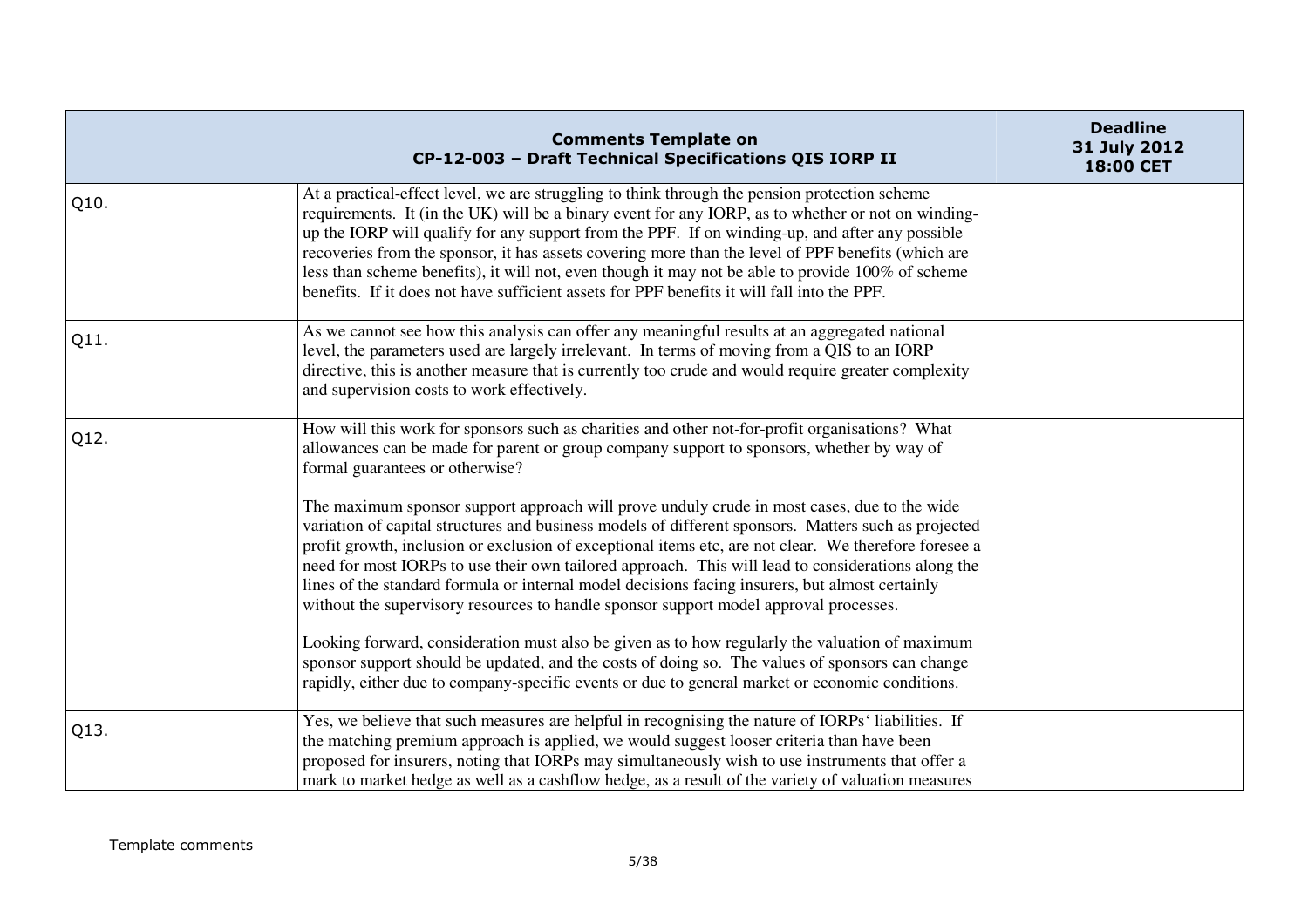|      | <b>Comments Template on</b><br>CP-12-003 - Draft Technical Specifications QIS IORP II                                                                                                                                                                                                                                                                                                                                                                                                                                                                                                                                                                                                                                                                                                                                                                                                                                                                                                                                                                                                                                                                                                                                                                                                                                  | <b>Deadline</b><br>31 July 2012<br>18:00 CET |
|------|------------------------------------------------------------------------------------------------------------------------------------------------------------------------------------------------------------------------------------------------------------------------------------------------------------------------------------------------------------------------------------------------------------------------------------------------------------------------------------------------------------------------------------------------------------------------------------------------------------------------------------------------------------------------------------------------------------------------------------------------------------------------------------------------------------------------------------------------------------------------------------------------------------------------------------------------------------------------------------------------------------------------------------------------------------------------------------------------------------------------------------------------------------------------------------------------------------------------------------------------------------------------------------------------------------------------|----------------------------------------------|
|      | that apply to them (e.g. IFRS, pension protection valuations etc).                                                                                                                                                                                                                                                                                                                                                                                                                                                                                                                                                                                                                                                                                                                                                                                                                                                                                                                                                                                                                                                                                                                                                                                                                                                     |                                              |
| Q14. | No. It is far too simplistic to assume that all non-fixed-income investments will return the same<br>risk premium. If Level B is meant to equate to the present prudent principle regime under the<br>current IORP Directive, then the same wordings should be used, to allow schemes to determine<br>technical provisions on a suitable basis.                                                                                                                                                                                                                                                                                                                                                                                                                                                                                                                                                                                                                                                                                                                                                                                                                                                                                                                                                                        |                                              |
| Q15. | We were very surprised to see such a simplistic approach for inflation being proposed, particularly<br>since inflation is such a significant assumption, and indeed risk, for UK defined benefit IORPs. No<br>doubt it is because there is not an appropriate part of the insurance Solvency II documentation to<br>copy across. It is important that there is consistency between inflation assumptions and discount<br>rates, as it is the differences between the two which are of real significance to UK IORPs. If<br>inflation is to be allowed for as a single flat number, then discount rates should equally be set on a<br>simplistic basis (e.g. $4\%$ ).<br>There is the further technical point that (in the UK at least) there is more than one measure of<br>inflation (RPI and CPI), and distinction between the two should be made.<br>As an extension of this, IORPs which hedge inflation exposure will not have this risk reduction<br>explicitly recognised through the SCR, meaning that risk reduction is not incentivised.<br>A further point is that no differentiation has been made in the inflation assumptions for Level A<br>and Level B calculations. Again, we would recommend that inflation (and salary increase)<br>assumptions should be set to be consistent with discount rates. |                                              |
| Q16. | Yes, in relation to member state regulators. Were the QIS process extended to an IORP funding<br>directive, we do not believe that IORP managers would generally be able to understand the process<br>unless they are familiar with insurance capital requirements.                                                                                                                                                                                                                                                                                                                                                                                                                                                                                                                                                                                                                                                                                                                                                                                                                                                                                                                                                                                                                                                    |                                              |
| Q17. | Following our comments in Q15, we would recommend that inflation risk be modelled consistently<br>with interest rate risk.                                                                                                                                                                                                                                                                                                                                                                                                                                                                                                                                                                                                                                                                                                                                                                                                                                                                                                                                                                                                                                                                                                                                                                                             |                                              |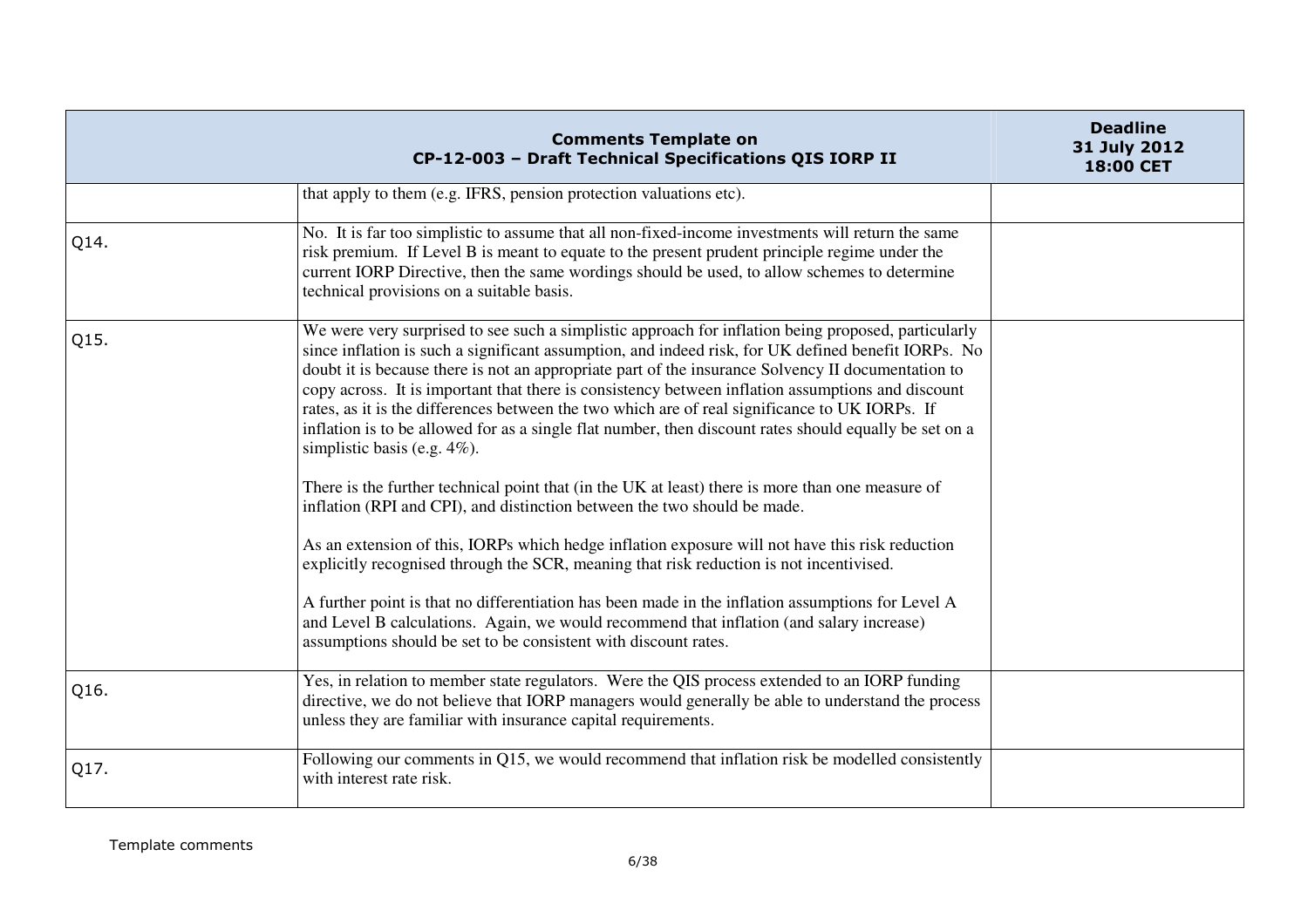|      | <b>Comments Template on</b><br>CP-12-003 - Draft Technical Specifications QIS IORP II                                                                                                                                                                                                                                                                                                                                                                                                                                                                                                                                                                                                                                                                                                                                                                                                                                                                                                                                                        | <b>Deadline</b><br>31 July 2012<br>18:00 CET |
|------|----------------------------------------------------------------------------------------------------------------------------------------------------------------------------------------------------------------------------------------------------------------------------------------------------------------------------------------------------------------------------------------------------------------------------------------------------------------------------------------------------------------------------------------------------------------------------------------------------------------------------------------------------------------------------------------------------------------------------------------------------------------------------------------------------------------------------------------------------------------------------------------------------------------------------------------------------------------------------------------------------------------------------------------------|----------------------------------------------|
|      | In terms of the MCR, we would also note that without any indication of the MCR's ultimate use, it<br>is not possible to comment on the proposed calculations.                                                                                                                                                                                                                                                                                                                                                                                                                                                                                                                                                                                                                                                                                                                                                                                                                                                                                |                                              |
| Q18. | We have concerns that the technical application of maximum sponsor support will fail to fully<br>reflect the loss absorbing capabilities of the sponsor, by limiting it to the post shock underfunding<br>correction and then allowing for default risk.<br>We do not understand how it is intended that the loss absorbancy of sponsor support is reflected.<br>Firstly, there are no "post shock" asset and liability figures a far as we can see, as the SCR<br>calculation merely outlines the downside impact on net funding. Secondly, our interpretation is<br>that sponsor support is not a component of the SCR modules and hence its impact on the SCR<br>cannot be assessed.<br>As mentioned previously, many sponsors will enjoy an increased deferred tax asset following an<br>IORP shock, which does not seem to be covered (deferred tax appears only to be considered within<br>the IORP). As sponsor profitability is not directly linked to a stress in the IORP, unlike the<br>insurance world, this seems inconsistent. |                                              |
| Q19. | We cannot comment on this, as no indication has been given of the derivation of the proposed<br>parameters.                                                                                                                                                                                                                                                                                                                                                                                                                                                                                                                                                                                                                                                                                                                                                                                                                                                                                                                                  |                                              |
| Q20. | Splitting out mortality-sensitive technical provisions from longevity-sensitive technical provisions<br>will be impractical in the UK, regardless of whether this is done with respect to technical<br>provisions by policyholder or by benefit type (which we cannot see specified). This will be true at<br>an IORP level, but can be considered pointless at an aggregate level under the QIS.<br>We also believe the exposures to mortality and longevity will be more negatively correlated than<br>for insurers, as UK IORPS provide both types of benefit to the same group of people, rather than<br>through different business lines. By extension, similar principles apply to the correlation<br>coefficient proposed for catastrophe risk and longevity risks within the IORP.<br>For all but the very largest UK IORPS, the required level of detail around spread and concentration                                                                                                                                            |                                              |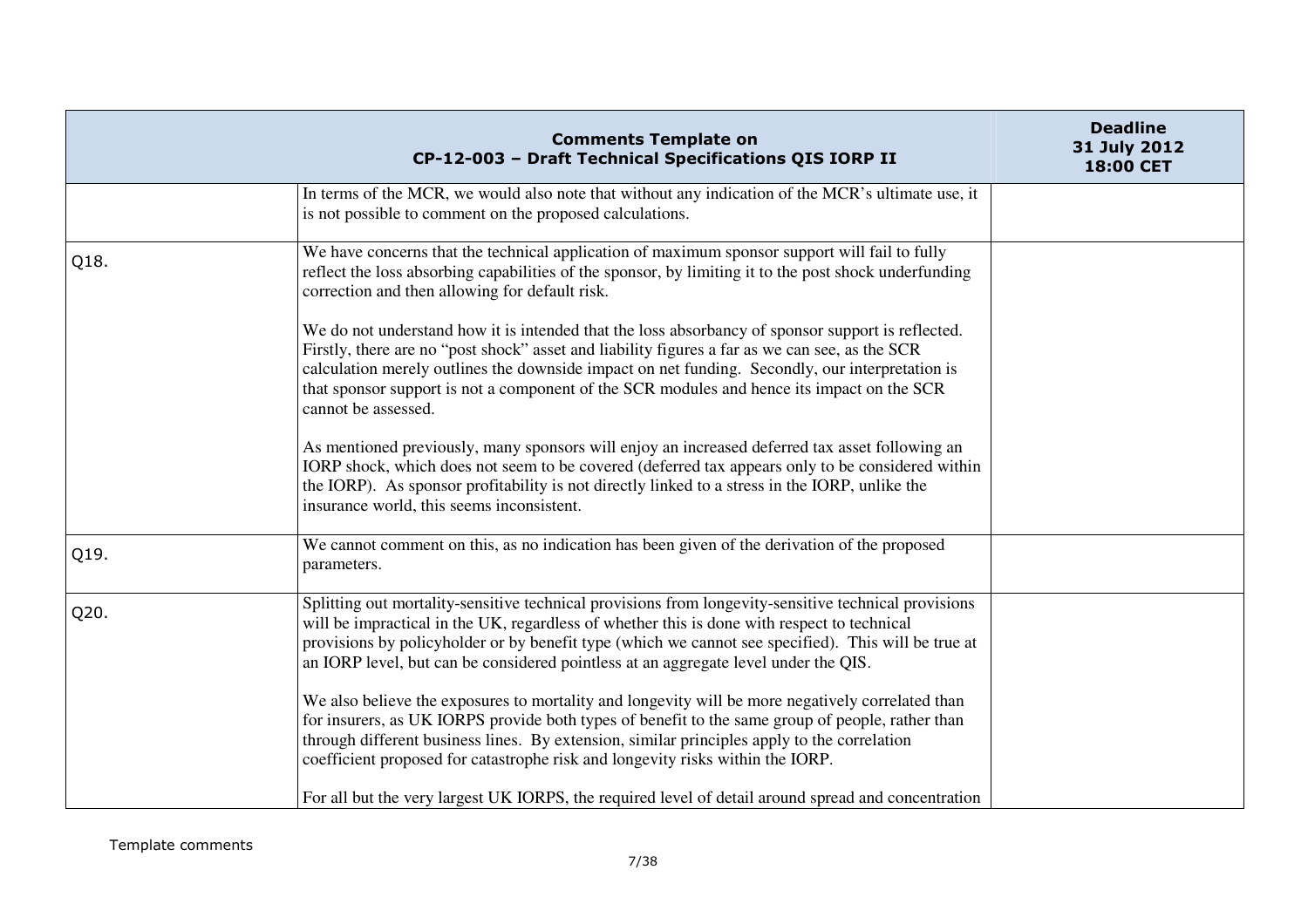|        | <b>Comments Template on</b><br>CP-12-003 - Draft Technical Specifications QIS IORP II                                                                                                                                                                                                                                                                                                                                                                                                              | <b>Deadline</b><br>31 July 2012<br>18:00 CET |
|--------|----------------------------------------------------------------------------------------------------------------------------------------------------------------------------------------------------------------------------------------------------------------------------------------------------------------------------------------------------------------------------------------------------------------------------------------------------------------------------------------------------|----------------------------------------------|
|        | risk will not be easily accessible without significant additional reporting from third party asset<br>managers. We would anticipate substantial cost to assess information on what will in most cases<br>be a risk that is largely diversified away by other risks.                                                                                                                                                                                                                                |                                              |
| Q21.   | The process is spurious given the shortcomings of the sponsor support valuation itself.                                                                                                                                                                                                                                                                                                                                                                                                            |                                              |
| Q22.   | In the UK, it may be difficult for IORPS to assess what constitutes an option. For example, with<br>conversion of pension to cash, does the option relate to the choice of conversion itself or the<br>amount of pension given up? In many cases the option behaviours may be positively or negatively<br>correlated with the shock event occurring. Overall, this will be difficult to assess in any<br>meaningful way at a national level.                                                       |                                              |
| Q23.   | We cannot see how the UK regulator can meaningfully assess this impact.                                                                                                                                                                                                                                                                                                                                                                                                                            |                                              |
|        | Also, it is not clear how the risk-reducing impact of IORPs purchasing annuities is reflected, as<br>they are not reinsurance contracts and do not appear to fit into this section either. This may result<br>from the concept of annuity purchase making little sense within insurance Solvency II assessments,<br>from which the QIS has clearly been drawn. This is an important point, as £billions of liabilities<br>from UK IORPs have been, and are continuing to be, invested in this way. |                                              |
| I.1.1. |                                                                                                                                                                                                                                                                                                                                                                                                                                                                                                    |                                              |
| I.1.2. |                                                                                                                                                                                                                                                                                                                                                                                                                                                                                                    |                                              |
| I.1.3. |                                                                                                                                                                                                                                                                                                                                                                                                                                                                                                    |                                              |
| I.1.4. |                                                                                                                                                                                                                                                                                                                                                                                                                                                                                                    |                                              |
| I.1.5. |                                                                                                                                                                                                                                                                                                                                                                                                                                                                                                    |                                              |
| I.2.1. |                                                                                                                                                                                                                                                                                                                                                                                                                                                                                                    |                                              |
| I.2.2. |                                                                                                                                                                                                                                                                                                                                                                                                                                                                                                    |                                              |
| I.2.3. |                                                                                                                                                                                                                                                                                                                                                                                                                                                                                                    |                                              |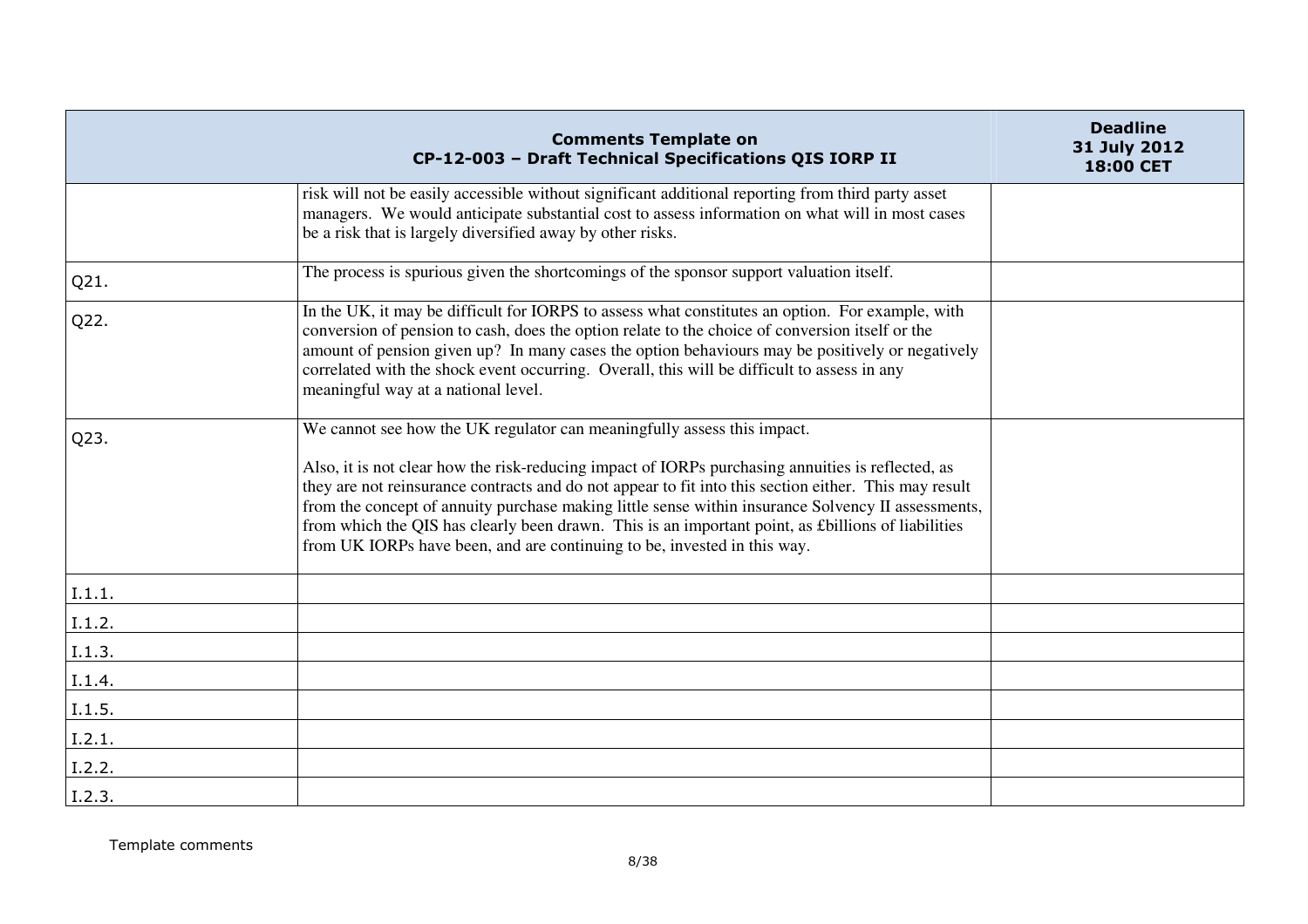|         | <b>Comments Template on</b><br>CP-12-003 - Draft Technical Specifications QIS IORP II | <b>Deadline</b><br>31 July 2012<br>18:00 CET |
|---------|---------------------------------------------------------------------------------------|----------------------------------------------|
| I.2.4.  |                                                                                       |                                              |
| I.2.5.  |                                                                                       |                                              |
| I.2.6.  |                                                                                       |                                              |
| I.3.1.  |                                                                                       |                                              |
| I.3.2.  |                                                                                       |                                              |
| I.4.1.  |                                                                                       |                                              |
| I.4.2.  |                                                                                       |                                              |
| I.4.3.  |                                                                                       |                                              |
| I.4.4.  |                                                                                       |                                              |
| I.4.5.  |                                                                                       |                                              |
| I.4.6.  |                                                                                       |                                              |
| I.4.7.  |                                                                                       |                                              |
| I.4.8.  |                                                                                       |                                              |
| I.4.9.  |                                                                                       |                                              |
| I.4.10. |                                                                                       |                                              |
| I.4.11. |                                                                                       |                                              |
| I.4.12. |                                                                                       |                                              |
| I.4.13. |                                                                                       |                                              |
| I.4.14. |                                                                                       |                                              |
| I.4.15. |                                                                                       |                                              |
| I.4.16. |                                                                                       |                                              |
| I.4.17. |                                                                                       |                                              |
| I.4.18. |                                                                                       |                                              |
| I.4.19. |                                                                                       |                                              |

Template comments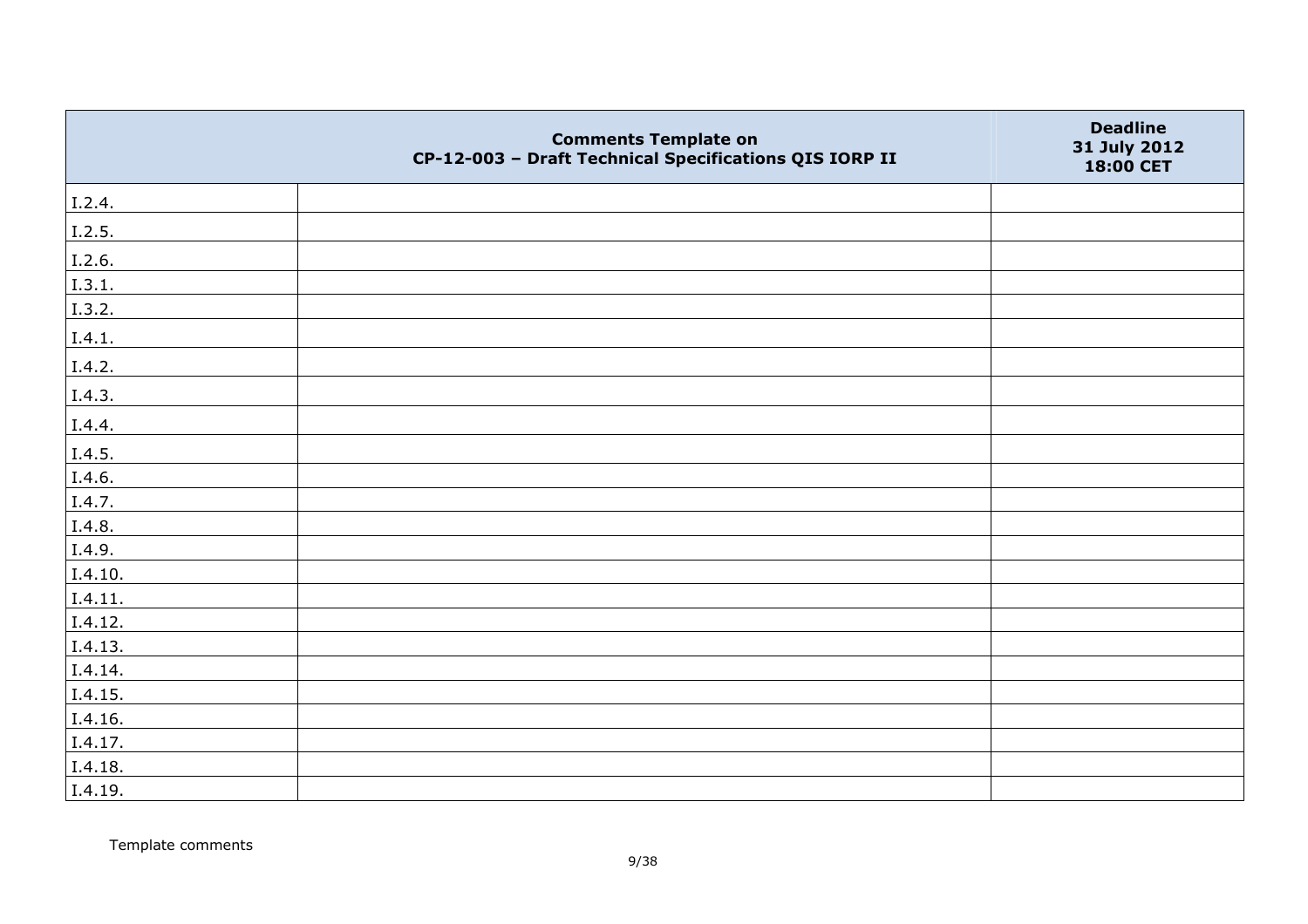|         | <b>Comments Template on</b><br>CP-12-003 - Draft Technical Specifications QIS IORP II | <b>Deadline</b><br>31 July 2012<br>18:00 CET |
|---------|---------------------------------------------------------------------------------------|----------------------------------------------|
| I.4.20. |                                                                                       |                                              |
| I.4.21. |                                                                                       |                                              |
| I.4.22. |                                                                                       |                                              |
| I.5.1.  |                                                                                       |                                              |
| 1.5.2.  |                                                                                       |                                              |
| I.5.3.  |                                                                                       |                                              |
| I.5.4.  |                                                                                       |                                              |
| I.5.5.  |                                                                                       |                                              |
| I.5.6.  |                                                                                       |                                              |
| I.5.7.  |                                                                                       |                                              |
| I.5.8.  |                                                                                       |                                              |
| I.6.1.  |                                                                                       |                                              |
| I.6.2.  |                                                                                       |                                              |
| I.6.3.  |                                                                                       |                                              |
| I.7.1.  |                                                                                       |                                              |
| I.7.2.  |                                                                                       |                                              |
| I.7.3.  |                                                                                       |                                              |
| I.7.4.  |                                                                                       |                                              |
| I.7.5.  |                                                                                       |                                              |
| I.8.1.  |                                                                                       |                                              |
| I.8.2.  |                                                                                       |                                              |
| I.8.3.  |                                                                                       |                                              |

Template comments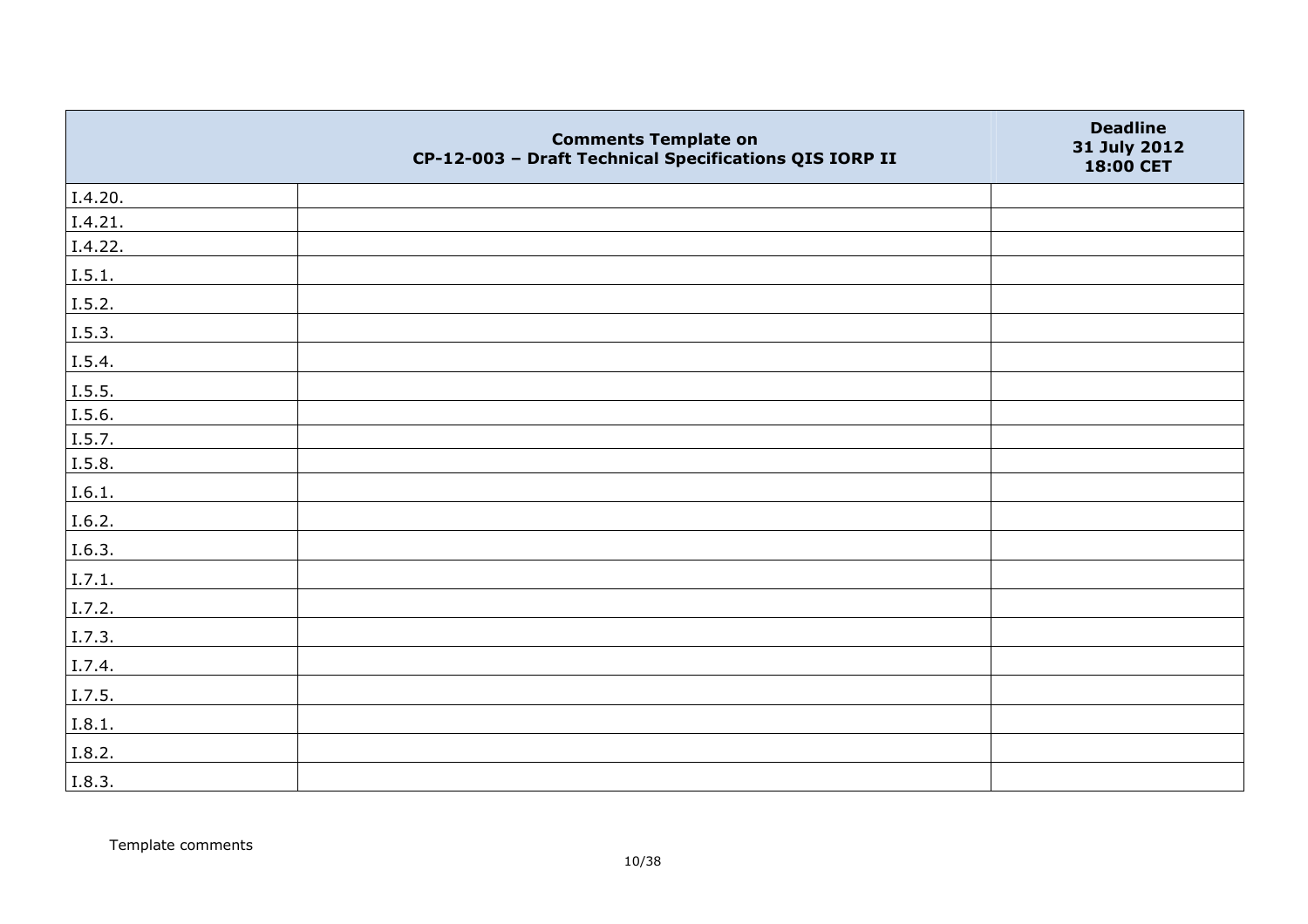|          | <b>Comments Template on</b><br>CP-12-003 - Draft Technical Specifications QIS IORP II | <b>Deadline</b><br>31 July 2012<br>18:00 CET |
|----------|---------------------------------------------------------------------------------------|----------------------------------------------|
| I.8.4.   |                                                                                       |                                              |
| I.8.5.   |                                                                                       |                                              |
| I.8.6.   |                                                                                       |                                              |
| I.9.1.   |                                                                                       |                                              |
| I.9.2.   |                                                                                       |                                              |
| I.9.3.   |                                                                                       |                                              |
| I.10.1.  |                                                                                       |                                              |
| I.10.2.  |                                                                                       |                                              |
| I.10.3.  |                                                                                       |                                              |
| I.10.4   |                                                                                       |                                              |
| I.11.1   |                                                                                       |                                              |
| HBS.1.1. |                                                                                       |                                              |
| HBS.2.1. |                                                                                       |                                              |
| HBS.2.2. |                                                                                       |                                              |
| HBS.2.3. |                                                                                       |                                              |
| HBS.2.4. |                                                                                       |                                              |
| HBS.2.5. |                                                                                       |                                              |
| HBS.2.6. |                                                                                       |                                              |
| HBS.2.7. |                                                                                       |                                              |
| HBS.2.8. |                                                                                       |                                              |
| HBS.3.1. |                                                                                       |                                              |
| HBS.3.2. |                                                                                       |                                              |
| HBS.3.3. |                                                                                       |                                              |
| HBS.3.4. |                                                                                       |                                              |

Template comments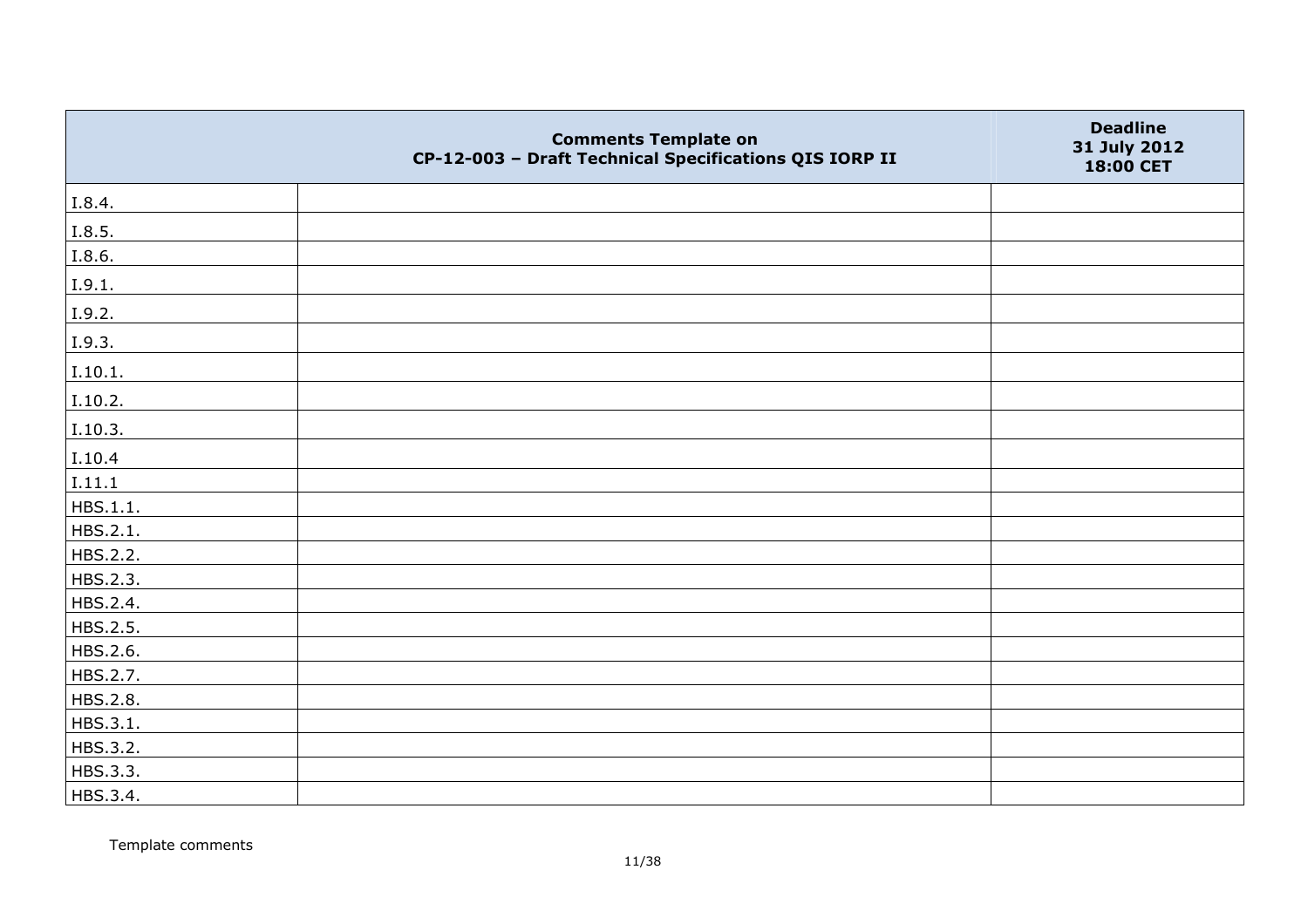|           | <b>Comments Template on</b><br>CP-12-003 - Draft Technical Specifications QIS IORP II | <b>Deadline</b><br>31 July 2012<br>18:00 CET |
|-----------|---------------------------------------------------------------------------------------|----------------------------------------------|
| HBS.3.5.  |                                                                                       |                                              |
| HBS.3.6.  |                                                                                       |                                              |
| HBS.3.7.  |                                                                                       |                                              |
| HBS.3.8.  |                                                                                       |                                              |
| HBS.3.9.  |                                                                                       |                                              |
| HBS.3.10. |                                                                                       |                                              |
| HBS.3.11. |                                                                                       |                                              |
| HBS.3.12. |                                                                                       |                                              |
| HBS.3.13. |                                                                                       |                                              |
| HBS.3.14. |                                                                                       |                                              |
| HBS.3.15. |                                                                                       |                                              |
| HBS.3.16. |                                                                                       |                                              |
| HBS.3.17. |                                                                                       |                                              |
| HBS.3.18. |                                                                                       |                                              |
| HBS.3.19. |                                                                                       |                                              |
| HBS.3.20. |                                                                                       |                                              |
| HBS.3.21. |                                                                                       |                                              |
| HBS.3.22. |                                                                                       |                                              |
| HBS.3.23. |                                                                                       |                                              |
| HBS.3.24. |                                                                                       |                                              |
| HBS.3.25. |                                                                                       |                                              |
| HBS.3.26. |                                                                                       |                                              |
| HBS.3.27. |                                                                                       |                                              |
| HBS.3.28. |                                                                                       |                                              |
| HBS.3.29. |                                                                                       |                                              |
| HBS.4.1.  |                                                                                       |                                              |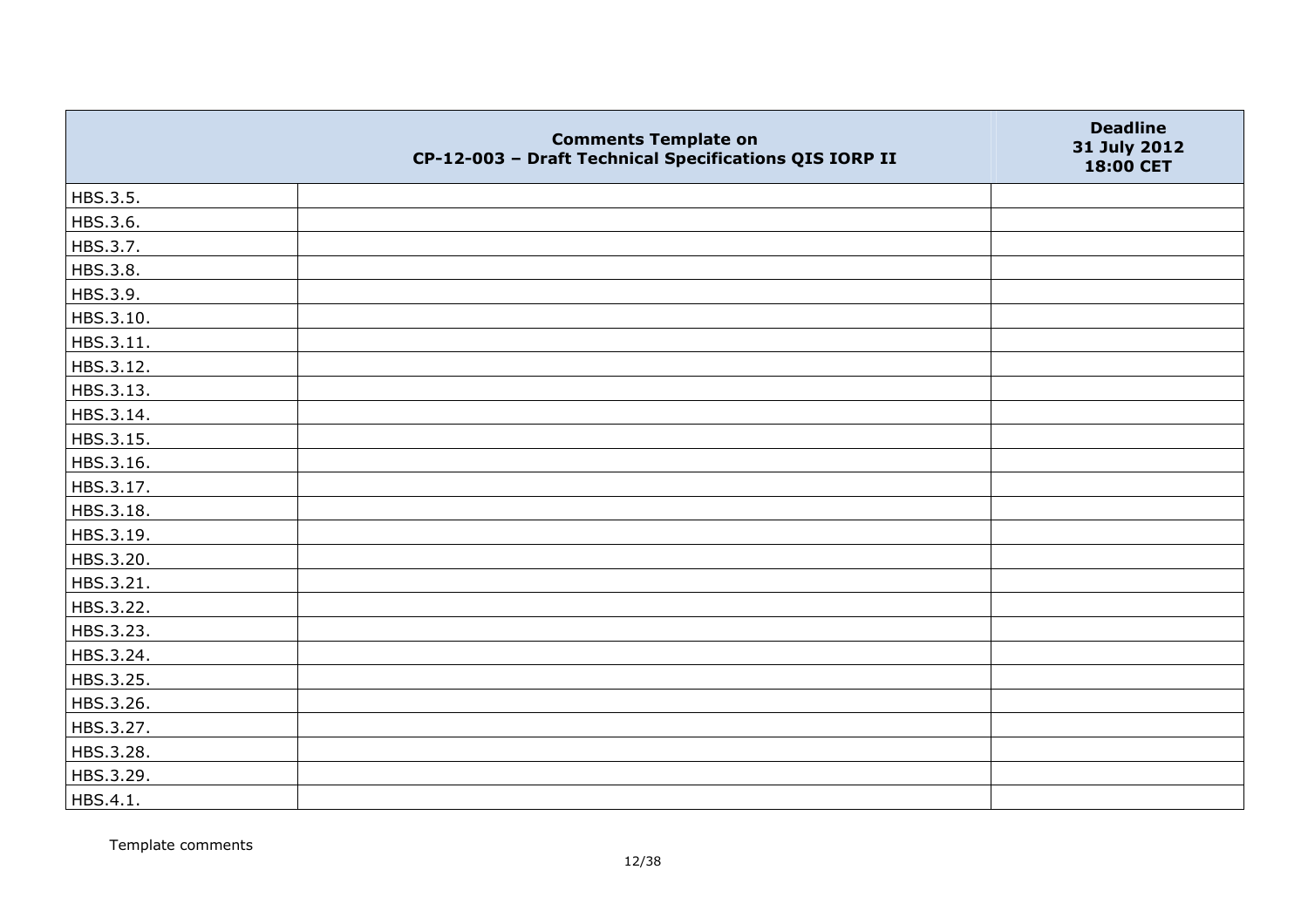|           | <b>Comments Template on</b><br>CP-12-003 - Draft Technical Specifications QIS IORP II | <b>Deadline</b><br>31 July 2012<br>18:00 CET |
|-----------|---------------------------------------------------------------------------------------|----------------------------------------------|
| HBS.4.2.  |                                                                                       |                                              |
| HBS.4.3.  |                                                                                       |                                              |
| HBS.4.4.  |                                                                                       |                                              |
| HBS.4.5.  |                                                                                       |                                              |
| HBS.4.6.  |                                                                                       |                                              |
| HBS.4.7.  |                                                                                       |                                              |
| HBS.4.8.  |                                                                                       |                                              |
| HBS.4.9.  |                                                                                       |                                              |
| HBS.4.10. |                                                                                       |                                              |
| HBS.4.11. |                                                                                       |                                              |
| HBS.4.12. |                                                                                       |                                              |
| HBS.4.13. |                                                                                       |                                              |
| HBS.4.14. |                                                                                       |                                              |
| HBS.4.15. |                                                                                       |                                              |
| HBS.4.16. |                                                                                       |                                              |
| HBS.4.17. |                                                                                       |                                              |
| HBS.4.18. |                                                                                       |                                              |
| HBS.4.19. |                                                                                       |                                              |
| HBS.4.20. |                                                                                       |                                              |
| HBS.4.21. |                                                                                       |                                              |
| HBS.4.22. |                                                                                       |                                              |
| HBS.4.23. |                                                                                       |                                              |
| HBS.4.24. |                                                                                       |                                              |
| HBS.4.25. |                                                                                       |                                              |
| HBS.4.26. |                                                                                       |                                              |
| HBS.4.27. |                                                                                       |                                              |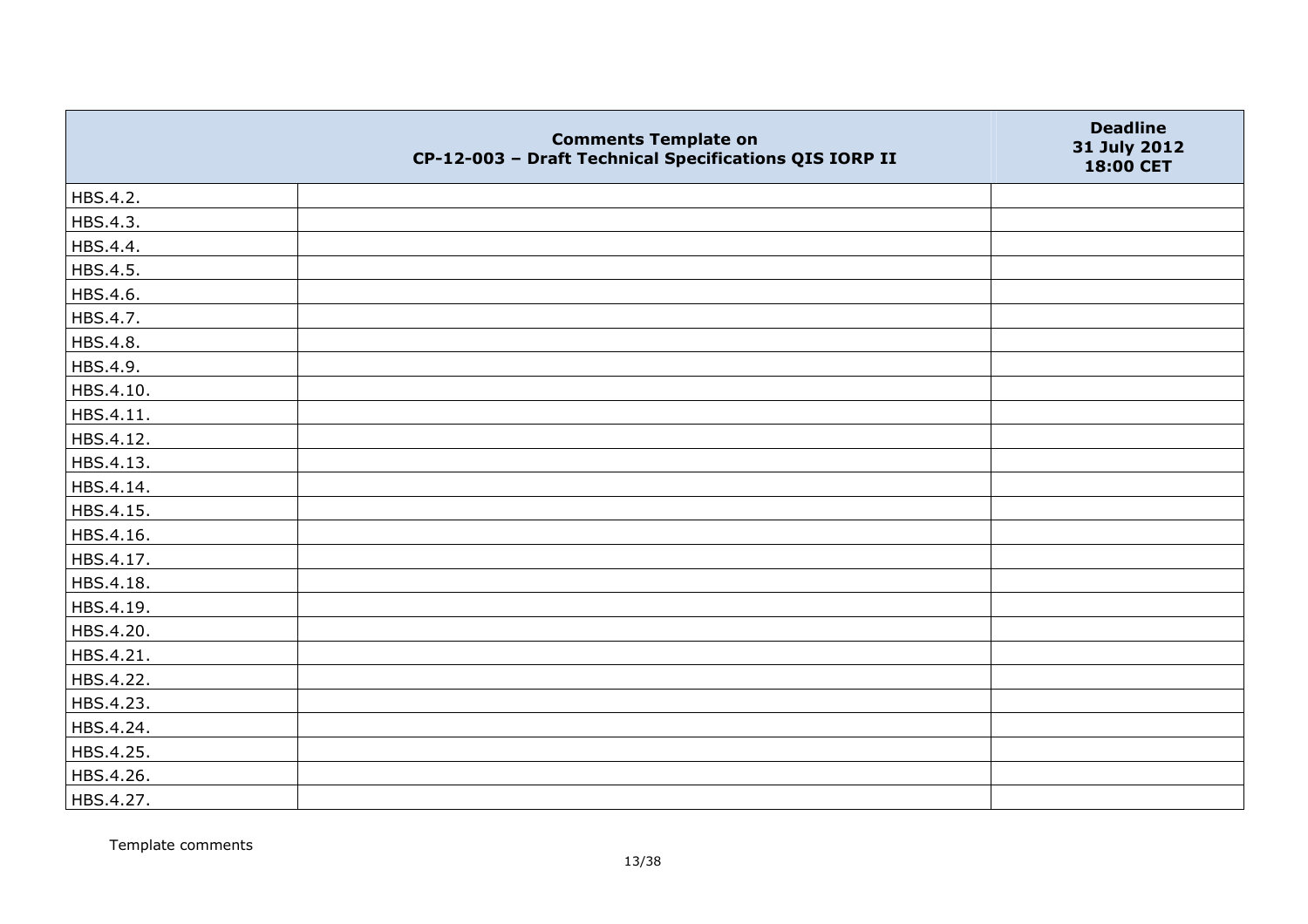|           | <b>Comments Template on</b><br>CP-12-003 - Draft Technical Specifications QIS IORP II | <b>Deadline</b><br>31 July 2012<br>18:00 CET |
|-----------|---------------------------------------------------------------------------------------|----------------------------------------------|
| HBS.4.28. |                                                                                       |                                              |
| HBS.4.29. |                                                                                       |                                              |
| HBS.4.30. |                                                                                       |                                              |
| HBS.4.31. |                                                                                       |                                              |
| HBS.4.32. |                                                                                       |                                              |
| HBS.4.33. |                                                                                       |                                              |
| HBS.4.34. |                                                                                       |                                              |
| HBS.4.35. |                                                                                       |                                              |
| HBS.4.36. |                                                                                       |                                              |
| HBS.4.37. |                                                                                       |                                              |
| HBS.4.38. |                                                                                       |                                              |
| HBS.4.39. |                                                                                       |                                              |
| HBS.4.40. |                                                                                       |                                              |
| HBS.4.41. |                                                                                       |                                              |
| HBS.4.42. |                                                                                       |                                              |
| HBS.4.43. |                                                                                       |                                              |
| HBS.4.44. |                                                                                       |                                              |
| HBS.4.45. |                                                                                       |                                              |
| HBS.4.46. |                                                                                       |                                              |
| HBS.4.47. |                                                                                       |                                              |
| HBS.4.48. |                                                                                       |                                              |
| HBS.4.49. |                                                                                       |                                              |
| HBS.4.50. |                                                                                       |                                              |
| HBS.4.51. |                                                                                       |                                              |
| HBS.4.52. |                                                                                       |                                              |
| HBS.4.53. |                                                                                       |                                              |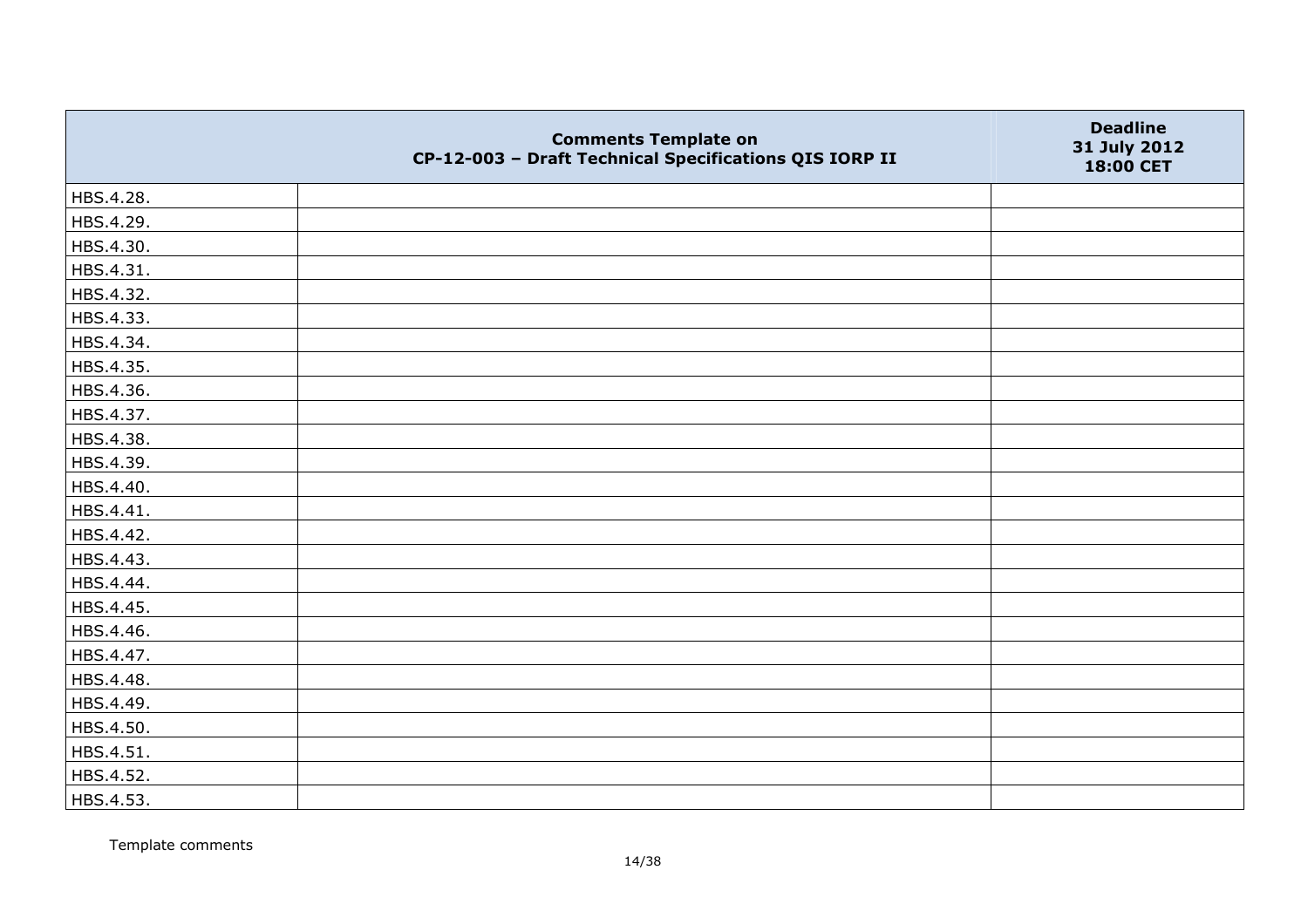|           | <b>Comments Template on</b><br>CP-12-003 - Draft Technical Specifications QIS IORP II | <b>Deadline</b><br>31 July 2012<br>18:00 CET |
|-----------|---------------------------------------------------------------------------------------|----------------------------------------------|
| HBS.4.54. |                                                                                       |                                              |
| HBS.4.55. |                                                                                       |                                              |
| HBS.4.56. |                                                                                       |                                              |
| HBS.4.57. |                                                                                       |                                              |
| HBS.4.58. |                                                                                       |                                              |
| HBS.4.59. |                                                                                       |                                              |
| HBS.4.60. |                                                                                       |                                              |
| HBS.4.61. |                                                                                       |                                              |
| HBS.5.1.  |                                                                                       |                                              |
| HBS.5.2.  |                                                                                       |                                              |
| HBS.5.3.  |                                                                                       |                                              |
| HBS.5.4.  |                                                                                       |                                              |
| HBS.5.5.  |                                                                                       |                                              |
| HBS.6.1.  |                                                                                       |                                              |
| HBS.6.2.  |                                                                                       |                                              |
| HBS.6.3.  |                                                                                       |                                              |
| HBS.6.4.  |                                                                                       |                                              |
| HBS.6.5.  |                                                                                       |                                              |
| HBS.6.6.  |                                                                                       |                                              |
| HBS.6.7.  |                                                                                       |                                              |
| HBS.6.8.  |                                                                                       |                                              |
| HBS.6.9.  |                                                                                       |                                              |
| HBS.6.10. |                                                                                       |                                              |
| HBS.6.11. |                                                                                       |                                              |
| HBS.6.12. |                                                                                       |                                              |
| HBS.6.13. |                                                                                       |                                              |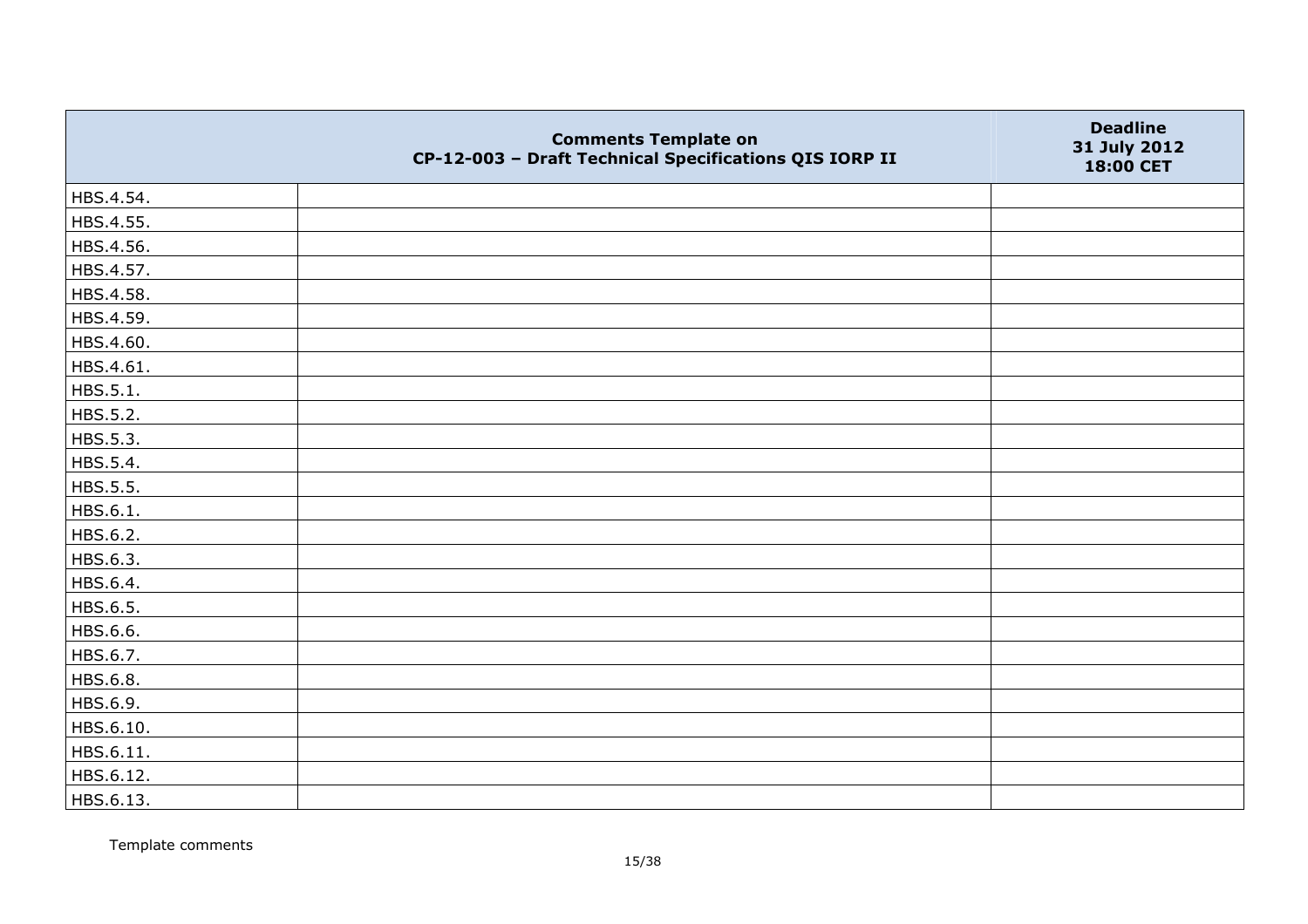|           | <b>Comments Template on</b><br>CP-12-003 - Draft Technical Specifications QIS IORP II | <b>Deadline</b><br>31 July 2012<br>18:00 CET |
|-----------|---------------------------------------------------------------------------------------|----------------------------------------------|
| HBS.6.14. |                                                                                       |                                              |
| HBS.6.15. |                                                                                       |                                              |
| HBS.6.16. |                                                                                       |                                              |
| HBS.6.17. |                                                                                       |                                              |
| HBS.6.18. |                                                                                       |                                              |
| HBS.6.19. |                                                                                       |                                              |
| HBS.6.20. |                                                                                       |                                              |
| HBS.6.21. |                                                                                       |                                              |
| HBS.6.22. |                                                                                       |                                              |
| HBS.6.23. |                                                                                       |                                              |
| HBS.6.24. |                                                                                       |                                              |
| HBS.6.25. |                                                                                       |                                              |
| HBS.6.26. |                                                                                       |                                              |
| HBS.6.27. |                                                                                       |                                              |
| HBS.6.28. |                                                                                       |                                              |
| HBS.6.29. |                                                                                       |                                              |
| HBS.6.30. |                                                                                       |                                              |
| HBS.6.31. |                                                                                       |                                              |
| HBS.6.32. |                                                                                       |                                              |
| HBS.6.33. |                                                                                       |                                              |
| HBS.6.34. |                                                                                       |                                              |
| HBS.6.35. |                                                                                       |                                              |
| HBS.6.36. |                                                                                       |                                              |
| HBS.6.37. |                                                                                       |                                              |
| HBS.6.38. |                                                                                       |                                              |
| HBS.6.39. |                                                                                       |                                              |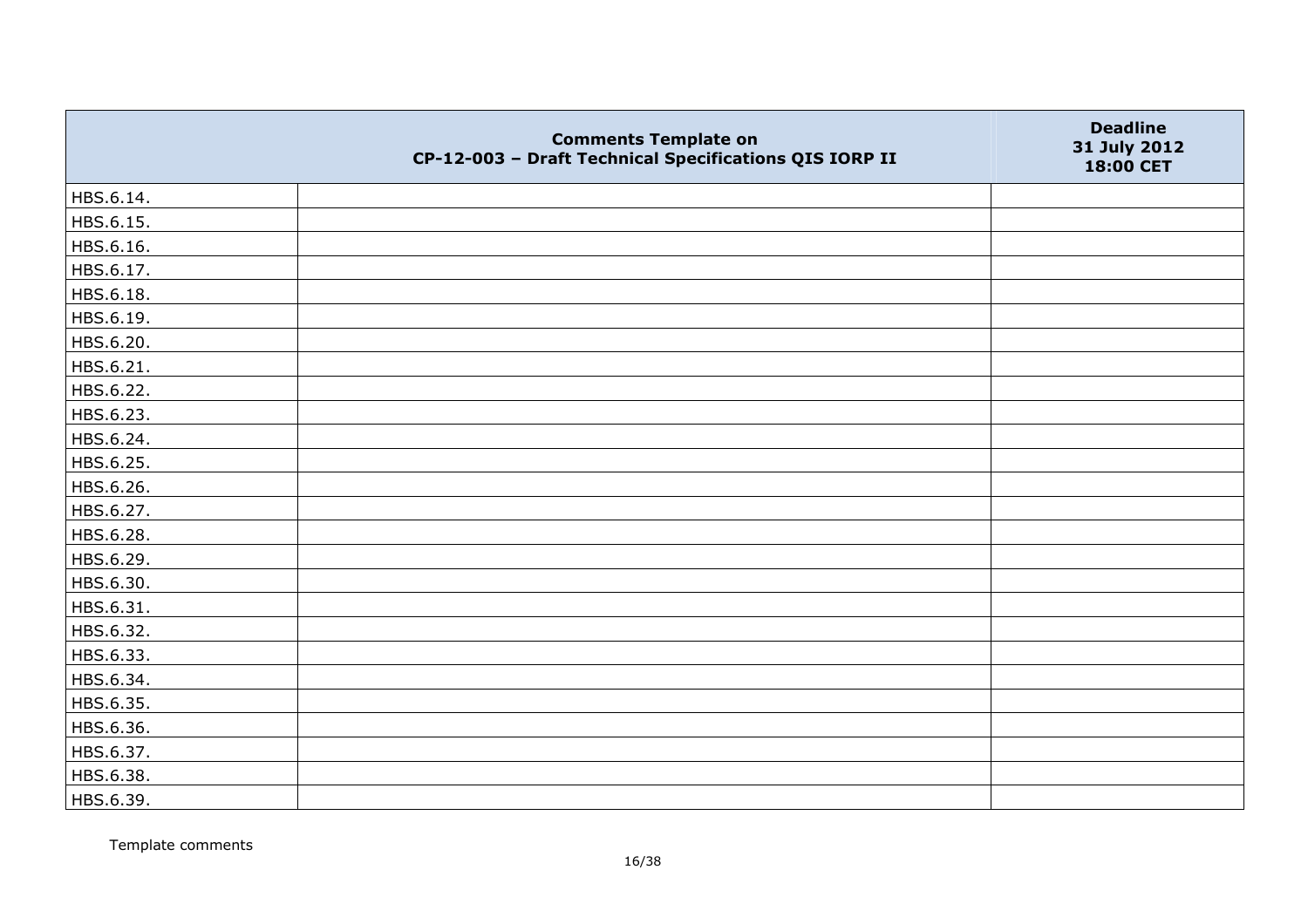|           | <b>Comments Template on</b><br>CP-12-003 - Draft Technical Specifications QIS IORP II | <b>Deadline</b><br>31 July 2012<br>18:00 CET |
|-----------|---------------------------------------------------------------------------------------|----------------------------------------------|
| HBS.6.40. |                                                                                       |                                              |
| HBS.6.41. |                                                                                       |                                              |
| HBS.6.42. |                                                                                       |                                              |
| HBS.6.43. |                                                                                       |                                              |
| HBS.6.44. |                                                                                       |                                              |
| HBS.6.45. |                                                                                       |                                              |
| HBS.6.46. |                                                                                       |                                              |
| HBS.6.47. |                                                                                       |                                              |
| HBS.6.48. |                                                                                       |                                              |
| HBS.6.49. |                                                                                       |                                              |
| HBS.6.50. |                                                                                       |                                              |
| HBS.6.51. |                                                                                       |                                              |
| HBS.6.52. |                                                                                       |                                              |
| HBS.6.53. |                                                                                       |                                              |
| HBS.6.54. |                                                                                       |                                              |
| HBS.6.55. |                                                                                       |                                              |
| HBS.6.56. |                                                                                       |                                              |
| HBS.6.57. |                                                                                       |                                              |
| HBS.6.58. |                                                                                       |                                              |
| HBS.6.59. |                                                                                       |                                              |
| HBS.6.60. |                                                                                       |                                              |
| HBS.6.61. |                                                                                       |                                              |
| HBS.6.62. |                                                                                       |                                              |
| HBS.6.63. |                                                                                       |                                              |
| HBS.6.64. |                                                                                       |                                              |
| HBS.6.65. |                                                                                       |                                              |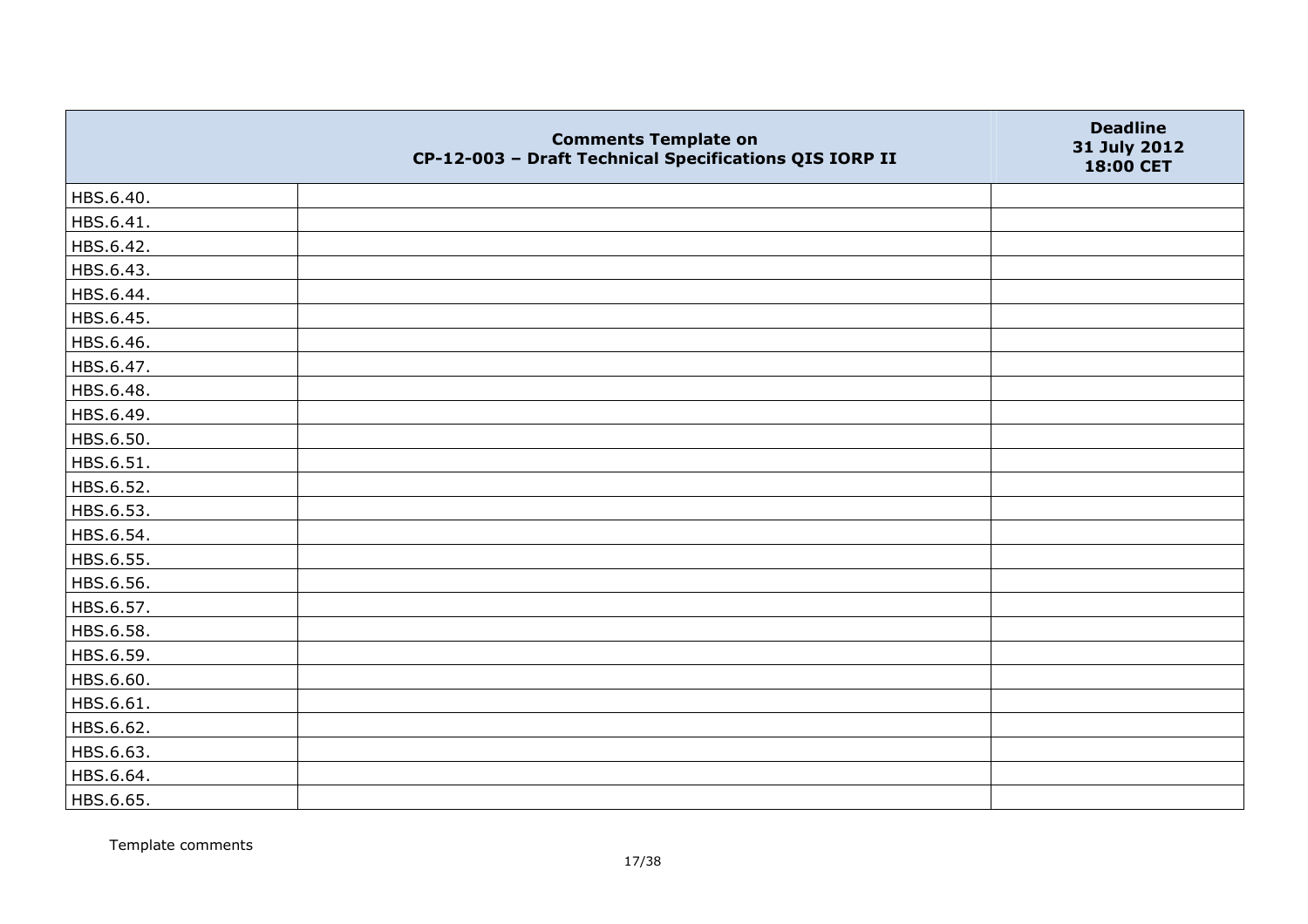|           | <b>Comments Template on</b><br>CP-12-003 - Draft Technical Specifications QIS IORP II | <b>Deadline</b><br>31 July 2012<br>18:00 CET |
|-----------|---------------------------------------------------------------------------------------|----------------------------------------------|
| HBS.6.66. |                                                                                       |                                              |
| HBS.6.67. |                                                                                       |                                              |
| HBS.6.68. |                                                                                       |                                              |
| HBS.6.69. |                                                                                       |                                              |
| HBS.6.70. |                                                                                       |                                              |
| HBS.6.71. |                                                                                       |                                              |
| HBS.6.72. |                                                                                       |                                              |
| HBS.6.73. |                                                                                       |                                              |
| HBS.6.74. |                                                                                       |                                              |
| HBS.6.75. |                                                                                       |                                              |
| HBS.6.76. |                                                                                       |                                              |
| HBS.6.77. |                                                                                       |                                              |
| HBS.6.78. |                                                                                       |                                              |
| HBS.6.79. |                                                                                       |                                              |
| HBS.6.80. |                                                                                       |                                              |
| HBS.6.81. |                                                                                       |                                              |
| HBS.6.82. |                                                                                       |                                              |
| HBS.6.83. |                                                                                       |                                              |
| HBS.6.84. |                                                                                       |                                              |
| HBS.6.85. |                                                                                       |                                              |
| HBS.6.86. |                                                                                       |                                              |
| HBS.6.87. |                                                                                       |                                              |
| HBS.6.88. |                                                                                       |                                              |
| HBS.6.89. |                                                                                       |                                              |
| HBS.6.90. |                                                                                       |                                              |
| HBS.7.1.  |                                                                                       |                                              |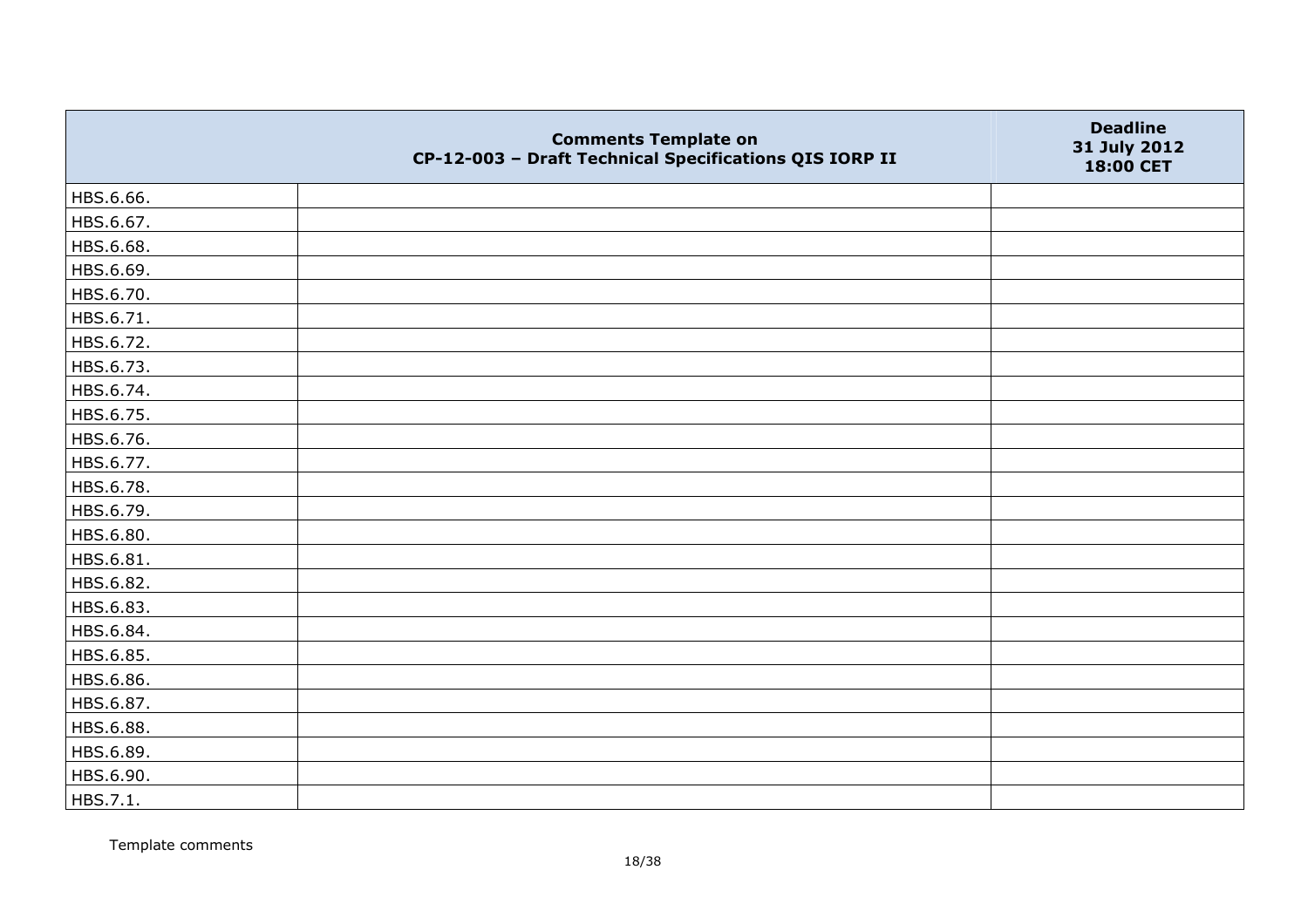|           | <b>Comments Template on</b><br>CP-12-003 - Draft Technical Specifications QIS IORP II | <b>Deadline</b><br>31 July 2012<br>18:00 CET |
|-----------|---------------------------------------------------------------------------------------|----------------------------------------------|
| HBS.7.2.  |                                                                                       |                                              |
| HBS.7.3.  |                                                                                       |                                              |
| HBS.7.4.  |                                                                                       |                                              |
| HBS.7.5.  |                                                                                       |                                              |
| HBS.7.6.  |                                                                                       |                                              |
| HBS.7.7.  |                                                                                       |                                              |
| HBS.7.8.  |                                                                                       |                                              |
| HBS.7.9.  |                                                                                       |                                              |
| HBS.7.10. |                                                                                       |                                              |
| HBS.7.11. |                                                                                       |                                              |
| HBS.7.12. |                                                                                       |                                              |
| HBS.7.13. |                                                                                       |                                              |
| HBS.7.14. |                                                                                       |                                              |
| HBS.7.15. |                                                                                       |                                              |
| HBS.7.16. |                                                                                       |                                              |
| HBS.7.17. |                                                                                       |                                              |
| HBS.7.18. |                                                                                       |                                              |
| HBS.7.19. |                                                                                       |                                              |
| HBS.7.20. |                                                                                       |                                              |
| HBS.7.21. |                                                                                       |                                              |
| HBS.7.22. |                                                                                       |                                              |
| HBS.7.23. |                                                                                       |                                              |
| HBS.7.24. |                                                                                       |                                              |
| HBS.7.25. |                                                                                       |                                              |
| HBS.7.26. |                                                                                       |                                              |
| HBS.7.27. |                                                                                       |                                              |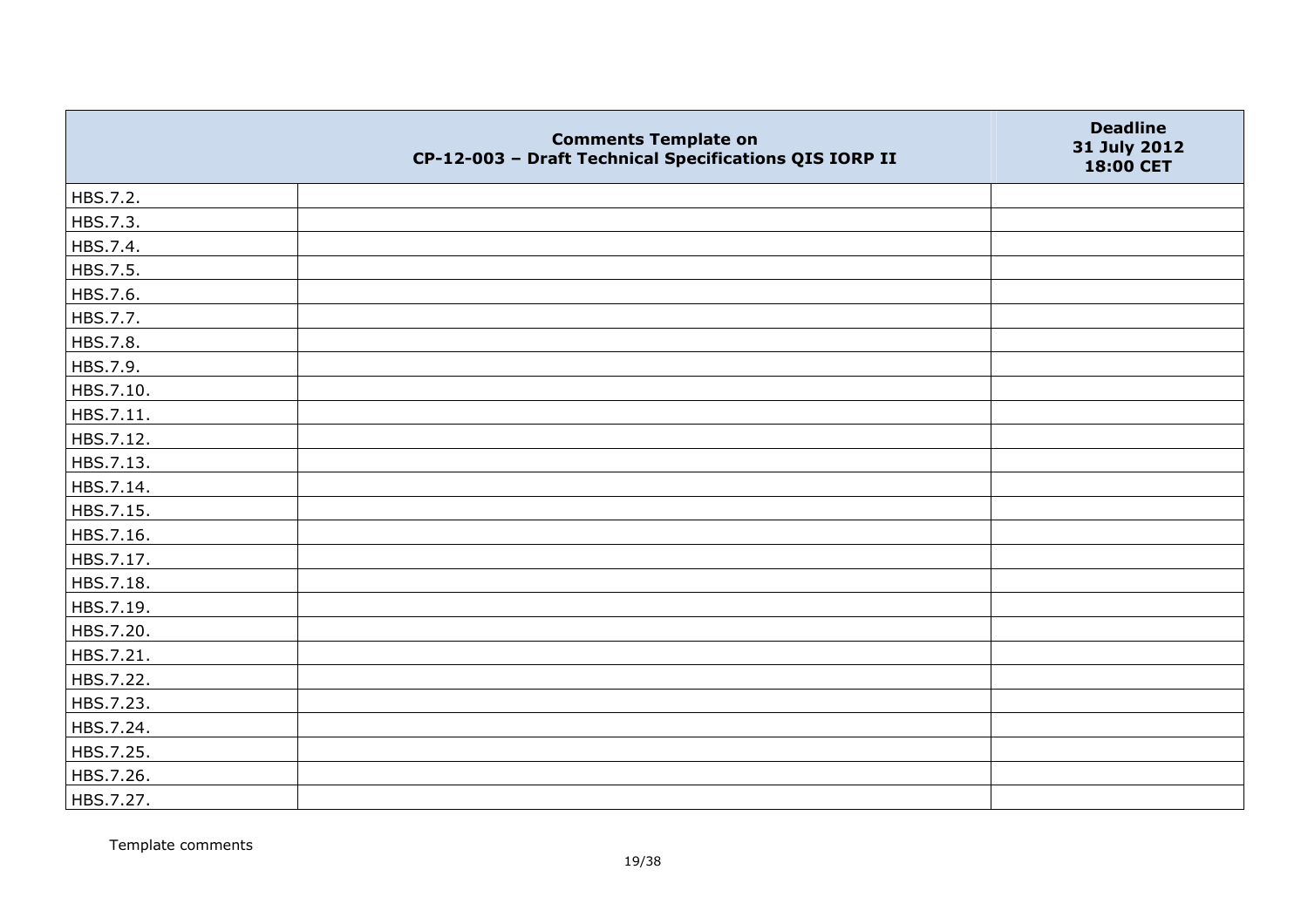|           | <b>Comments Template on</b><br>CP-12-003 - Draft Technical Specifications QIS IORP II | <b>Deadline</b><br>31 July 2012<br>18:00 CET |
|-----------|---------------------------------------------------------------------------------------|----------------------------------------------|
| HBS.7.28. |                                                                                       |                                              |
| HBS.7.29. |                                                                                       |                                              |
| HBS.7.30. |                                                                                       |                                              |
| HBS.7.31. |                                                                                       |                                              |
| HBS.7.32. |                                                                                       |                                              |
| HBS.7.33. |                                                                                       |                                              |
| HBS.7.34. |                                                                                       |                                              |
| HBS.7.35. |                                                                                       |                                              |
| HBS.7.36. |                                                                                       |                                              |
| HBS.7.37. |                                                                                       |                                              |
| HBS.7.38. |                                                                                       |                                              |
| HBS.7.39. |                                                                                       |                                              |
| HBS.7.40. |                                                                                       |                                              |
| HBS.7.41. |                                                                                       |                                              |
| HBS.7.42. |                                                                                       |                                              |
| HBS.8.1.  |                                                                                       |                                              |
| HBS.8.2.  |                                                                                       |                                              |
| HBS.8.3.  |                                                                                       |                                              |
| HBS.8.4.  |                                                                                       |                                              |
| HBS.8.5.  |                                                                                       |                                              |
| HBS.8.6.  |                                                                                       |                                              |
| HBS.8.7.  |                                                                                       |                                              |
| HBS.8.8.  |                                                                                       |                                              |
| HBS.8.9.  |                                                                                       |                                              |
| HBS.8.10. |                                                                                       |                                              |
| HBS.8.11. |                                                                                       |                                              |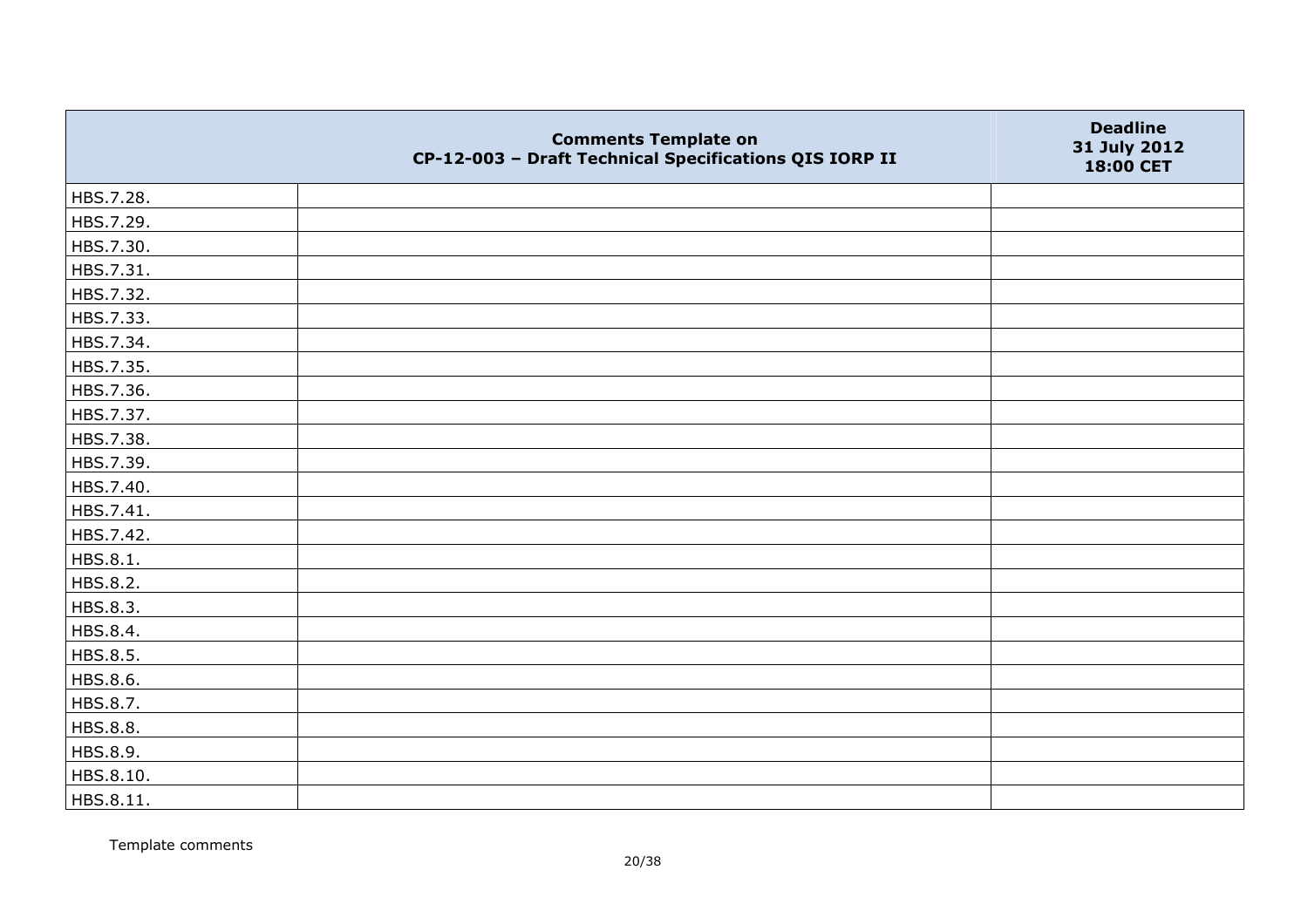|           | <b>Comments Template on</b><br>CP-12-003 - Draft Technical Specifications QIS IORP II | <b>Deadline</b><br>31 July 2012<br>18:00 CET |
|-----------|---------------------------------------------------------------------------------------|----------------------------------------------|
| HBS.8.12. |                                                                                       |                                              |
| HBS.8.13. |                                                                                       |                                              |
| HBS.8.14. |                                                                                       |                                              |
| HBS.8.15. |                                                                                       |                                              |
| HBS.8.16. |                                                                                       |                                              |
| HBS.8.17. |                                                                                       |                                              |
| HBS.8.18. |                                                                                       |                                              |
| HBS.8.19. |                                                                                       |                                              |
| HBS.8.20. |                                                                                       |                                              |
| HBS.8.21. |                                                                                       |                                              |
| HBS.8.22. |                                                                                       |                                              |
| HBS.8.23. |                                                                                       |                                              |
| HBS.8.24. |                                                                                       |                                              |
| HBS.9.1.  |                                                                                       |                                              |
| HBS.9.2.  |                                                                                       |                                              |
| HBS.9.3.  |                                                                                       |                                              |
| HBS.9.4.  |                                                                                       |                                              |
| HBS.9.5.  |                                                                                       |                                              |
| HBS.9.6.  |                                                                                       |                                              |
| HBS.9.7.  |                                                                                       |                                              |
| HBS.9.8.  |                                                                                       |                                              |
| HBS.9.9.  |                                                                                       |                                              |
| SCR.1.1.  |                                                                                       |                                              |
| SCR.1.2.  |                                                                                       |                                              |
| SCR.1.3.  |                                                                                       |                                              |
| SCR.1.4.  |                                                                                       |                                              |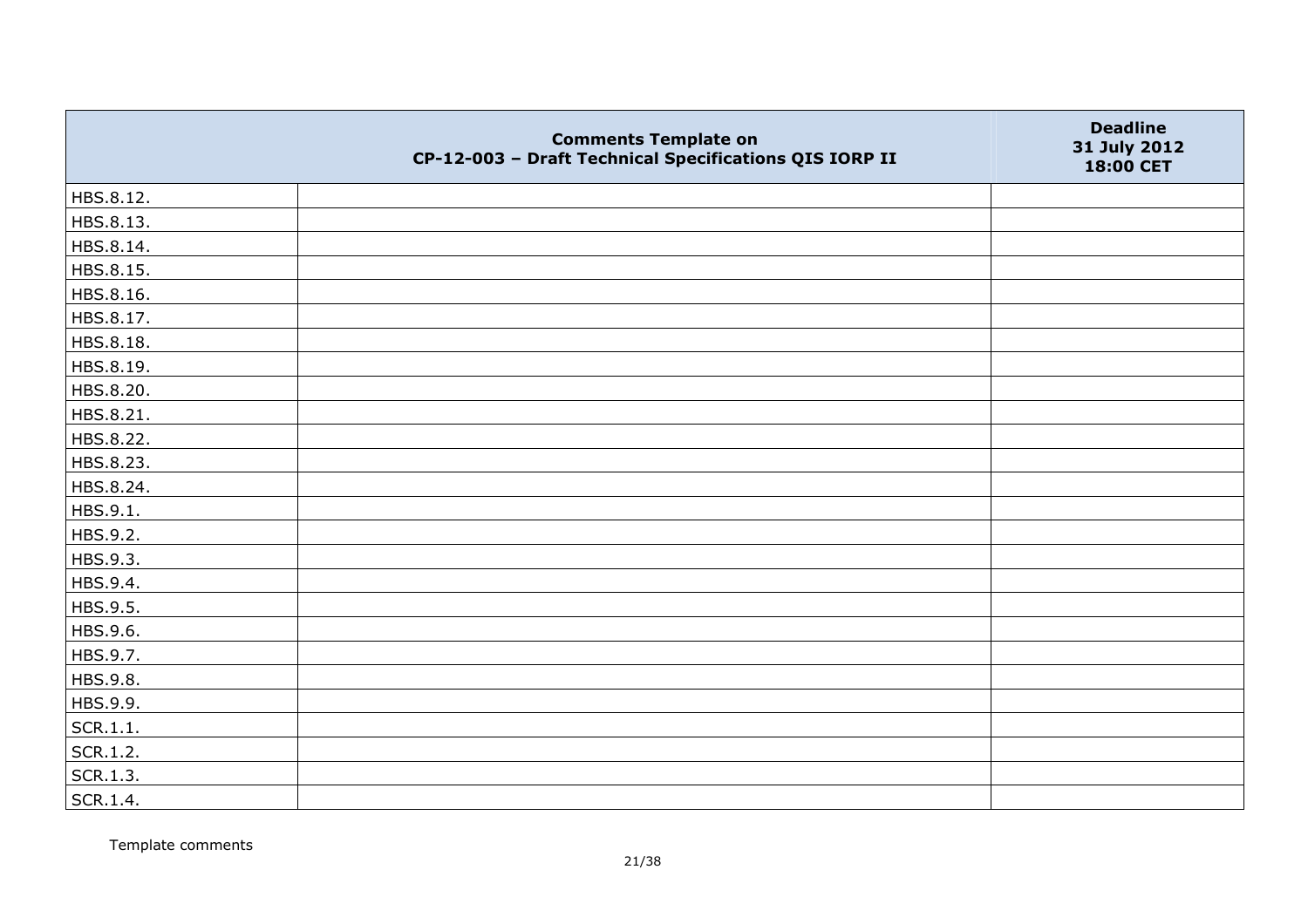|                   | <b>Comments Template on</b><br>CP-12-003 - Draft Technical Specifications QIS IORP II | <b>Deadline</b><br>31 July 2012<br>18:00 CET |
|-------------------|---------------------------------------------------------------------------------------|----------------------------------------------|
| SCR.1.5.          |                                                                                       |                                              |
| SCR.1.6.          |                                                                                       |                                              |
| SCR.1.7.          |                                                                                       |                                              |
| <b>SCR.1.8.</b>   |                                                                                       |                                              |
| SCR.1.9.          |                                                                                       |                                              |
| $\vert$ SCR.1.10. |                                                                                       |                                              |
| SCR.1.11.         |                                                                                       |                                              |
| SCR.1.12.         |                                                                                       |                                              |
| SCR.1.13.         |                                                                                       |                                              |
| SCR.1.14.         |                                                                                       |                                              |
| $ $ SCR.1.15.     |                                                                                       |                                              |
| SCR.1.16.         |                                                                                       |                                              |
| SCR.1.17.         |                                                                                       |                                              |
| $ $ SCR.1.18.     |                                                                                       |                                              |
| SCR.1.19.         |                                                                                       |                                              |
| SCR.1.20.         |                                                                                       |                                              |
| $ $ SCR.1.21.     |                                                                                       |                                              |
| SCR.1.22.         |                                                                                       |                                              |
| SCR.1.23.         |                                                                                       |                                              |
| SCR.1.24.         |                                                                                       |                                              |
| SCR.1.25.         |                                                                                       |                                              |
| SCR.2.1.          |                                                                                       |                                              |
| SCR.2.2.          |                                                                                       |                                              |
| SCR.2.3.          |                                                                                       |                                              |
| SCR.2.4.          |                                                                                       |                                              |
| SCR.2.5.          |                                                                                       |                                              |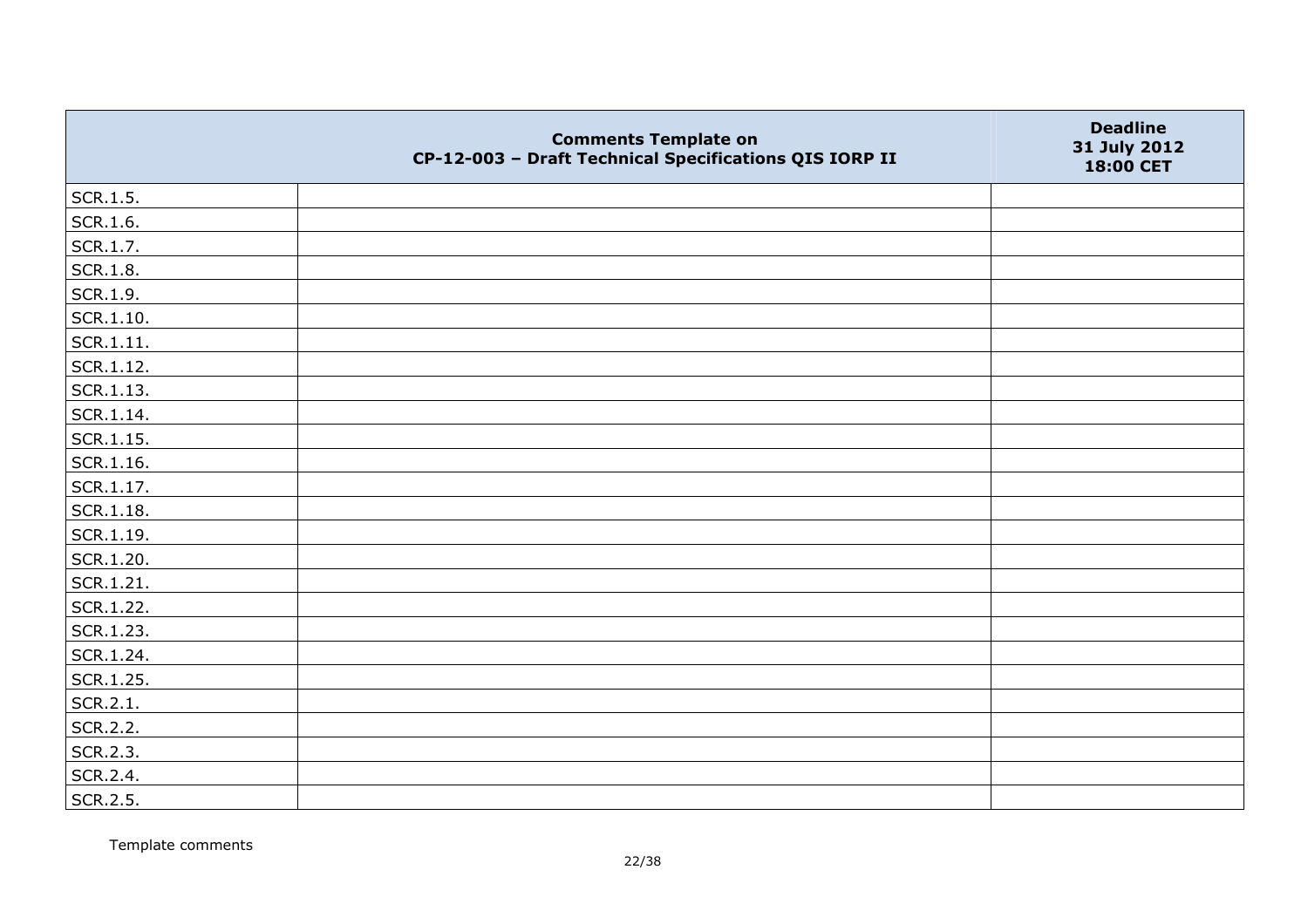|                   | <b>Comments Template on</b><br>CP-12-003 - Draft Technical Specifications QIS IORP II | <b>Deadline</b><br>31 July 2012<br>18:00 CET |
|-------------------|---------------------------------------------------------------------------------------|----------------------------------------------|
| SCR.2.6.          |                                                                                       |                                              |
| SCR.2.7.          |                                                                                       |                                              |
| SCR.2.8.          |                                                                                       |                                              |
| SCR.2.9.          |                                                                                       |                                              |
| SCR.2.10.         |                                                                                       |                                              |
| $\vert$ SCR.2.11. |                                                                                       |                                              |
| SCR.2.12.         |                                                                                       |                                              |
| SCR.2.13.         |                                                                                       |                                              |
| SCR.2.14.         |                                                                                       |                                              |
| SCR.2.15.         |                                                                                       |                                              |
| SCR.2.16.         |                                                                                       |                                              |
| SCR.2.17.         |                                                                                       |                                              |
| SCR.2.18.         |                                                                                       |                                              |
| SCR.2.19.         |                                                                                       |                                              |
| SCR.2.20.         |                                                                                       |                                              |
| SCR.2.21.         |                                                                                       |                                              |
| SCR.2.22.         |                                                                                       |                                              |
| SCR.2.23.         |                                                                                       |                                              |
| SCR.2.24.         |                                                                                       |                                              |
| SCR.2.25.         |                                                                                       |                                              |
| SCR.2.26.         |                                                                                       |                                              |
| SCR.2.27.         |                                                                                       |                                              |
| SCR.2.28.         |                                                                                       |                                              |
| SCR.2.29.         |                                                                                       |                                              |
| SCR.2.30.         |                                                                                       |                                              |
| SCR.2.31.         |                                                                                       |                                              |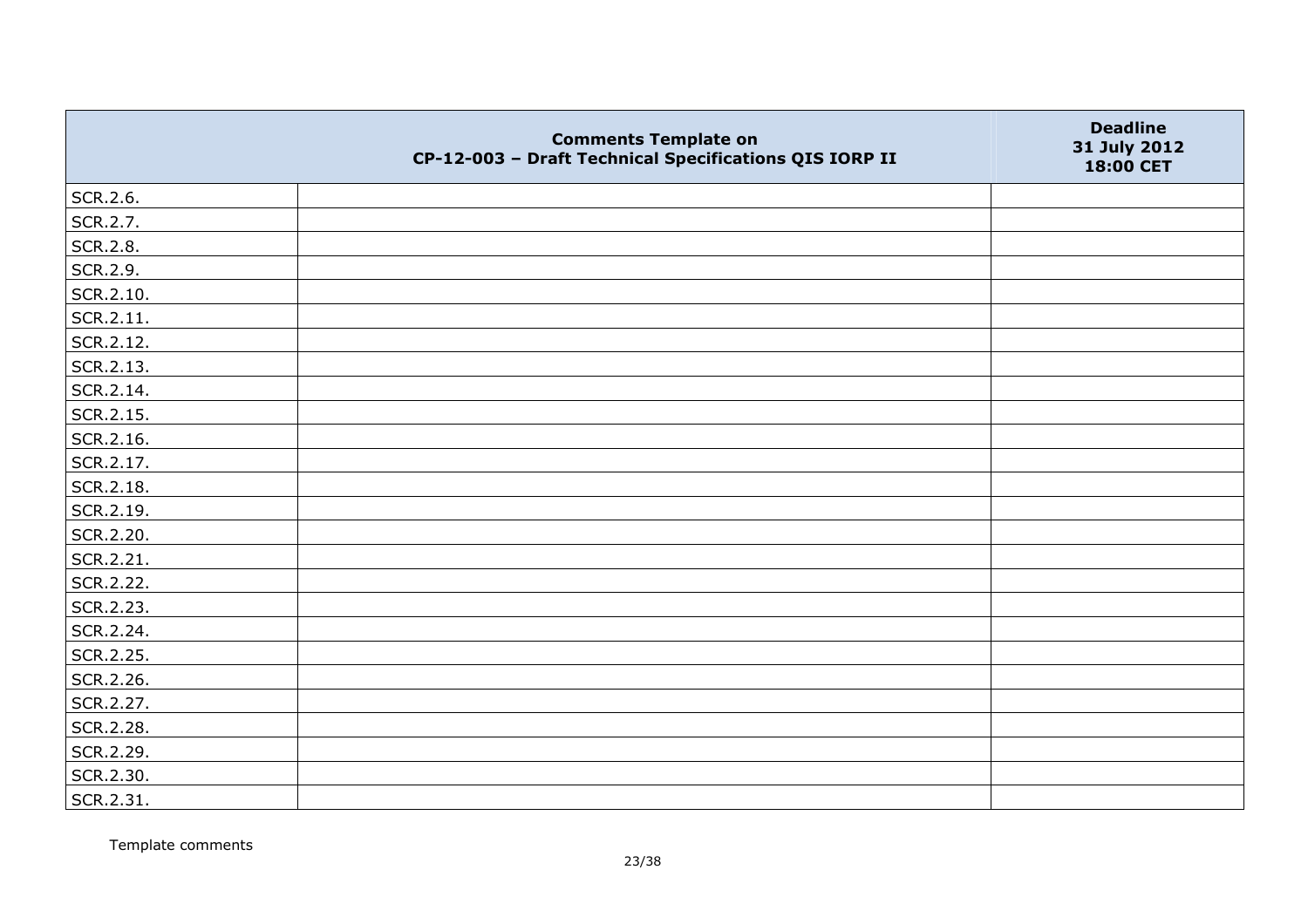|           | <b>Comments Template on</b><br>CP-12-003 - Draft Technical Specifications QIS IORP II | <b>Deadline</b><br>31 July 2012<br>18:00 CET |
|-----------|---------------------------------------------------------------------------------------|----------------------------------------------|
| SCR.2.32. |                                                                                       |                                              |
| SCR.2.33. |                                                                                       |                                              |
| SCR.2.34. |                                                                                       |                                              |
| SCR.2.35. |                                                                                       |                                              |
| SCR.3.1.  |                                                                                       |                                              |
| SCR.3.2.  |                                                                                       |                                              |
| SCR.3.3.  |                                                                                       |                                              |
| SCR.3.4.  |                                                                                       |                                              |
| SCR.3.5.  |                                                                                       |                                              |
| SCR.3.6.  |                                                                                       |                                              |
| SCR.4.1.  |                                                                                       |                                              |
| SCR.4.2.  |                                                                                       |                                              |
| SCR.4.3.  |                                                                                       |                                              |
| SCR.4.4.  |                                                                                       |                                              |
| SCR.5.1.  |                                                                                       |                                              |
| SCR.5.2.  |                                                                                       |                                              |
| SCR.5.3.  |                                                                                       |                                              |
| SCR.5.4.  |                                                                                       |                                              |
| SCR.5.5.  |                                                                                       |                                              |
| SCR.5.6.  |                                                                                       |                                              |
| SCR.5.7.  |                                                                                       |                                              |
| SCR.5.8.  |                                                                                       |                                              |
| SCR.5.9.  |                                                                                       |                                              |
| SCR.5.10. |                                                                                       |                                              |
| SCR.5.11. |                                                                                       |                                              |
| SCR.5.12. |                                                                                       |                                              |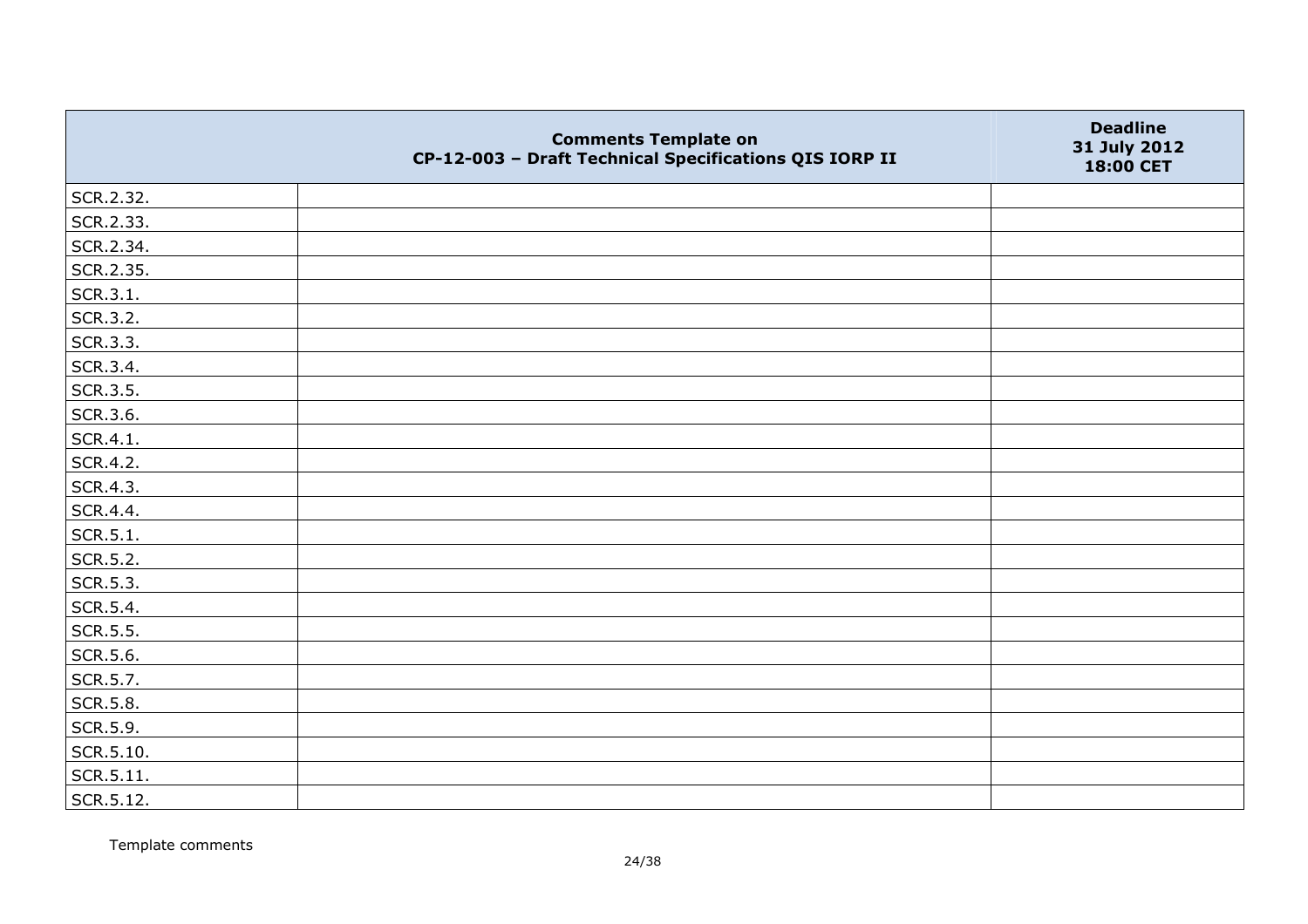|           | <b>Comments Template on</b><br>CP-12-003 - Draft Technical Specifications QIS IORP II | <b>Deadline</b><br>31 July 2012<br>18:00 CET |
|-----------|---------------------------------------------------------------------------------------|----------------------------------------------|
| SCR.5.13. |                                                                                       |                                              |
| SCR.5.14. |                                                                                       |                                              |
| SCR.5.15. |                                                                                       |                                              |
| SCR.5.16. |                                                                                       |                                              |
| SCR.5.17. |                                                                                       |                                              |
| SCR.5.18. |                                                                                       |                                              |
| SCR.5.19. |                                                                                       |                                              |
| SCR.5.20. |                                                                                       |                                              |
| SCR.5.21. |                                                                                       |                                              |
| SCR.5.22. |                                                                                       |                                              |
| SCR.5.23. |                                                                                       |                                              |
| SCR.5.24. |                                                                                       |                                              |
| SCR.5.25. |                                                                                       |                                              |
| SCR.5.26. |                                                                                       |                                              |
| SCR.5.27. |                                                                                       |                                              |
| SCR.5.28. |                                                                                       |                                              |
| SCR.5.29. |                                                                                       |                                              |
| SCR.5.30. |                                                                                       |                                              |
| SCR.5.31. |                                                                                       |                                              |
| SCR.5.32. |                                                                                       |                                              |
| SCR.5.33. |                                                                                       |                                              |
| SCR.5.34. |                                                                                       |                                              |
| SCR.5.35. |                                                                                       |                                              |
| SCR.5.36. |                                                                                       |                                              |
| SCR.5.37. |                                                                                       |                                              |
| SCR.5.38. |                                                                                       |                                              |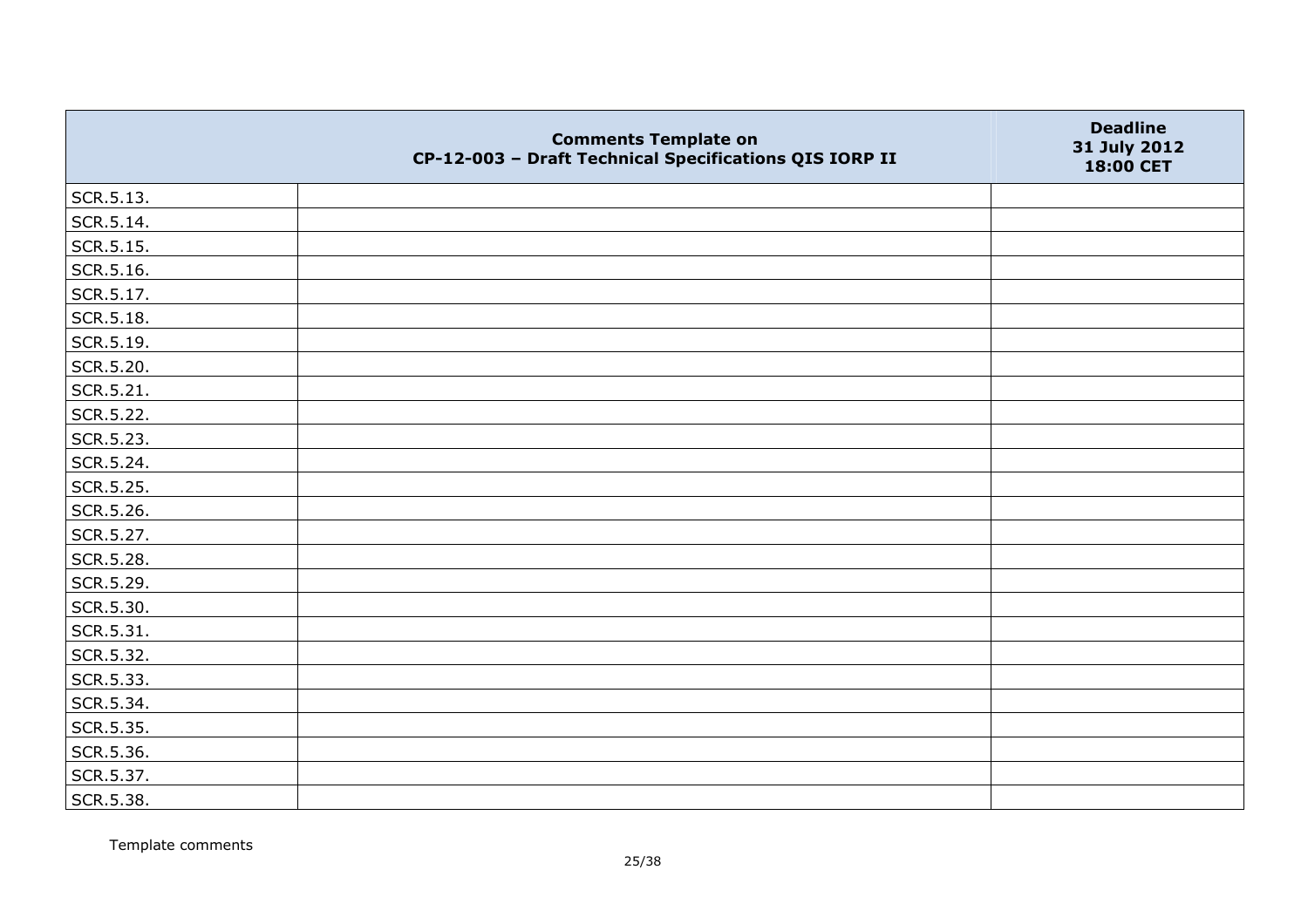|           | <b>Comments Template on</b><br>CP-12-003 - Draft Technical Specifications QIS IORP II | <b>Deadline</b><br>31 July 2012<br>18:00 CET |
|-----------|---------------------------------------------------------------------------------------|----------------------------------------------|
| SCR.5.39. |                                                                                       |                                              |
| SCR.5.40. |                                                                                       |                                              |
| SCR.5.41. |                                                                                       |                                              |
| SCR.5.42. |                                                                                       |                                              |
| SCR.5.43. |                                                                                       |                                              |
| SCR.5.44. |                                                                                       |                                              |
| SCR.5.45. |                                                                                       |                                              |
| SCR.5.46. |                                                                                       |                                              |
| SCR.5.47. |                                                                                       |                                              |
| SCR.5.48. |                                                                                       |                                              |
| SCR.5.49. |                                                                                       |                                              |
| SCR.5.50. |                                                                                       |                                              |
| SCR.5.51. |                                                                                       |                                              |
| SCR.5.52. |                                                                                       |                                              |
| SCR.5.53. |                                                                                       |                                              |
| SCR.5.54. |                                                                                       |                                              |
| SCR.5.55. |                                                                                       |                                              |
| SCR.5.56. |                                                                                       |                                              |
| SCR.5.57. |                                                                                       |                                              |
| SCR.5.58. |                                                                                       |                                              |
| SCR.5.59. |                                                                                       |                                              |
| SCR.5.60. |                                                                                       |                                              |
| SCR.5.61. |                                                                                       |                                              |
| SCR.5.62. |                                                                                       |                                              |
| SCR.5.63. |                                                                                       |                                              |
| SCR.5.64. |                                                                                       |                                              |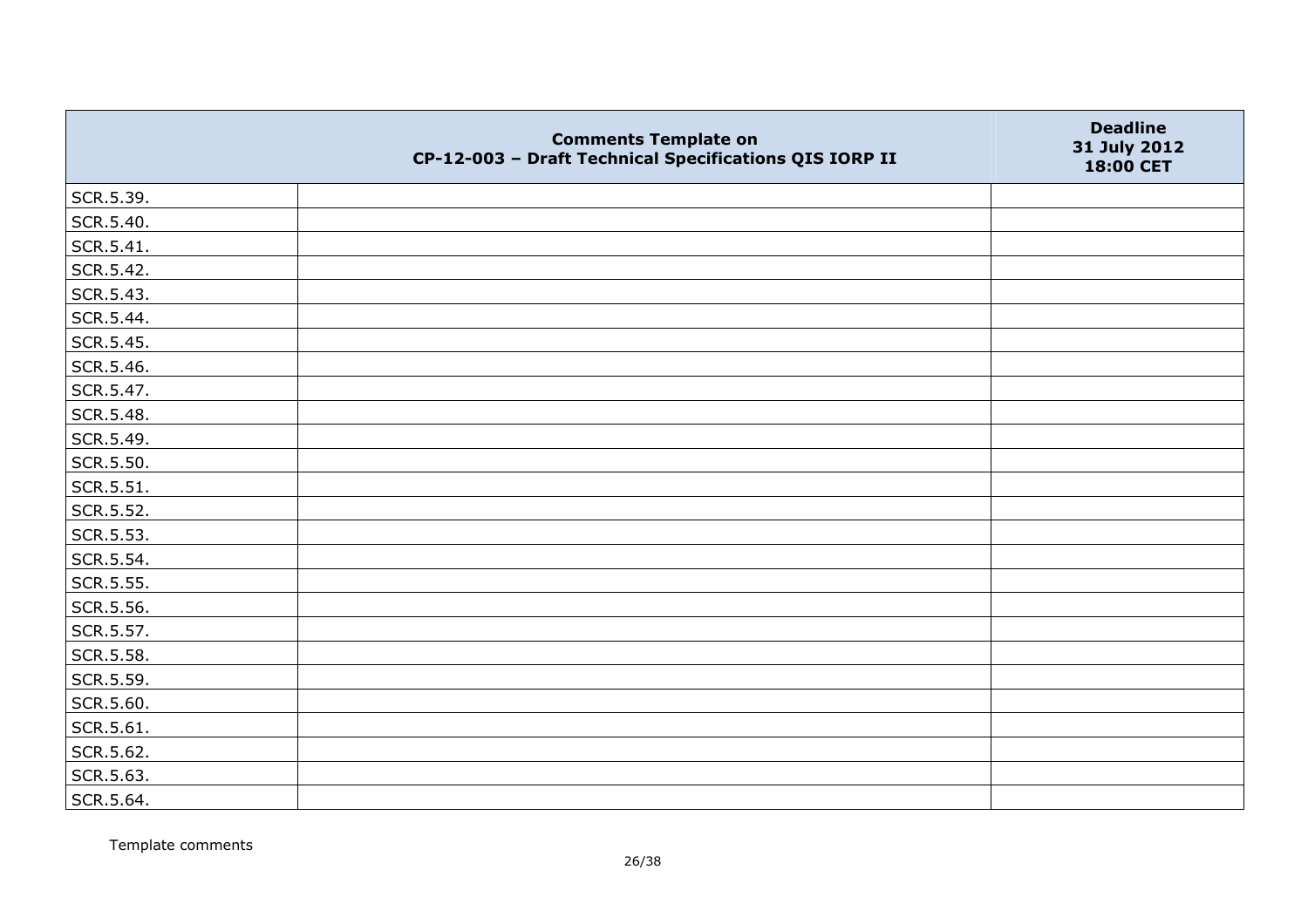|           | <b>Comments Template on</b><br>CP-12-003 - Draft Technical Specifications QIS IORP II | <b>Deadline</b><br>31 July 2012<br>18:00 CET |
|-----------|---------------------------------------------------------------------------------------|----------------------------------------------|
| SCR.5.65. |                                                                                       |                                              |
| SCR.5.66. |                                                                                       |                                              |
| SCR.5.67. |                                                                                       |                                              |
| SCR.5.68. |                                                                                       |                                              |
| SCR.5.69. |                                                                                       |                                              |
| SCR.5.70. |                                                                                       |                                              |
| SCR.5.71. |                                                                                       |                                              |
| SCR.5.72. |                                                                                       |                                              |
| SCR.5.73. |                                                                                       |                                              |
| SCR.5.74. |                                                                                       |                                              |
| SCR.5.75. |                                                                                       |                                              |
| SCR.5.76. |                                                                                       |                                              |
| SCR.5.77. |                                                                                       |                                              |
| SCR.5.78. |                                                                                       |                                              |
| SCR.5.79. |                                                                                       |                                              |
| SCR.5.80. |                                                                                       |                                              |
| SCR.5.81. |                                                                                       |                                              |
| SCR.5.82. |                                                                                       |                                              |
| SCR.5.83. |                                                                                       |                                              |
| SCR.5.84. |                                                                                       |                                              |
| SCR.5.85. |                                                                                       |                                              |
| SCR.5.86. |                                                                                       |                                              |
| SCR.5.87. |                                                                                       |                                              |
| SCR.5.88. |                                                                                       |                                              |
| SCR.5.89. |                                                                                       |                                              |
| SCR.5.90. |                                                                                       |                                              |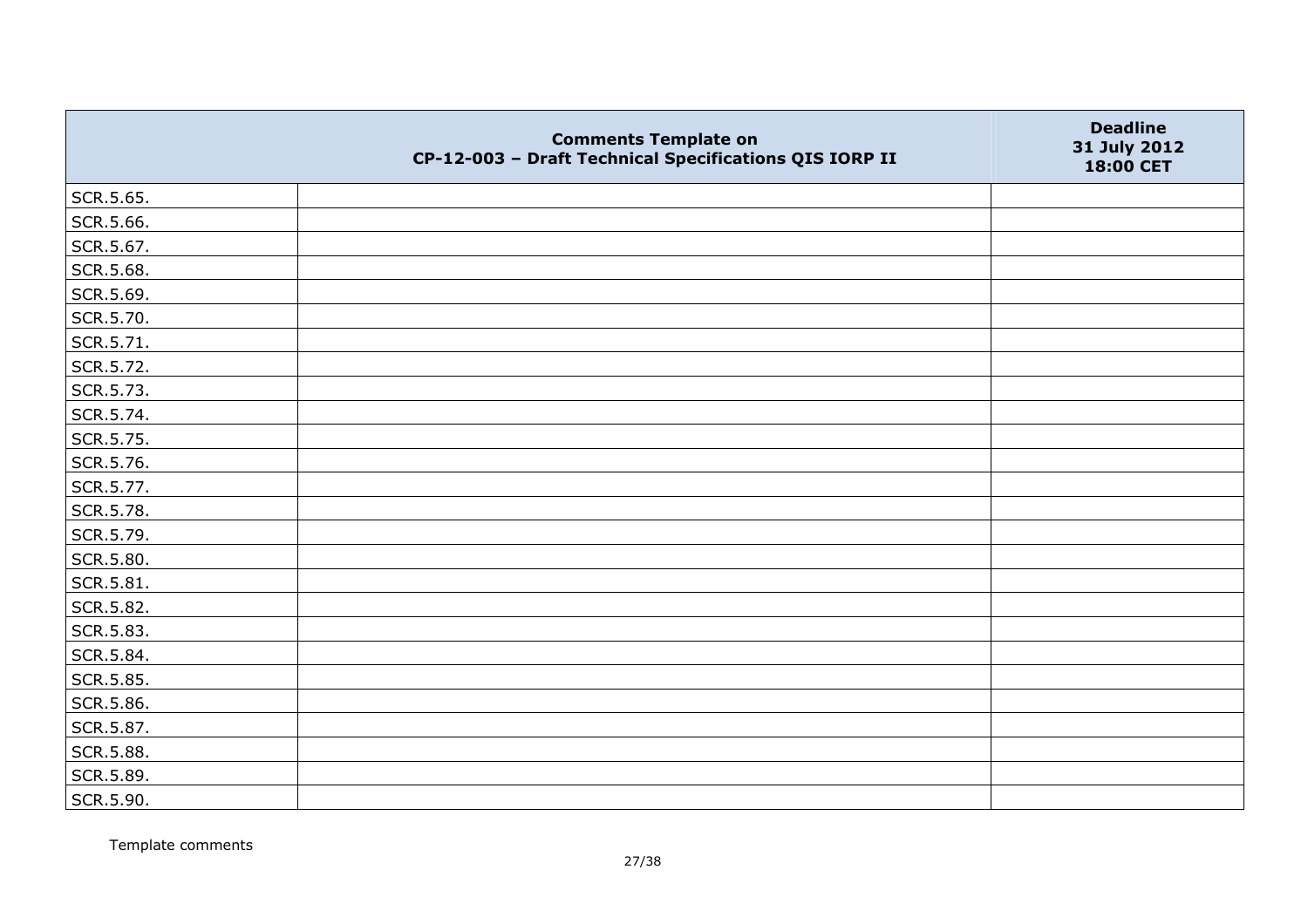|                | <b>Comments Template on</b><br>CP-12-003 - Draft Technical Specifications QIS IORP II | <b>Deadline</b><br>31 July 2012<br>18:00 CET |
|----------------|---------------------------------------------------------------------------------------|----------------------------------------------|
| SCR.5.91.      |                                                                                       |                                              |
| SCR.5.92.      |                                                                                       |                                              |
| SCR.5.93.      |                                                                                       |                                              |
| SCR.5.94.      |                                                                                       |                                              |
| SCR.5.95.      |                                                                                       |                                              |
| SCR.5.96.      |                                                                                       |                                              |
| SCR.5.97.      |                                                                                       |                                              |
| SCR.5.98.      |                                                                                       |                                              |
| SCR.5.99.      |                                                                                       |                                              |
| SCR.5.100.     |                                                                                       |                                              |
| SCR.5.101.     |                                                                                       |                                              |
| SCR.5.102.     |                                                                                       |                                              |
| SCR.5.103.     |                                                                                       |                                              |
| SCR.5.104.     |                                                                                       |                                              |
| SCR.5.105.     |                                                                                       |                                              |
| SCR.5.106.     |                                                                                       |                                              |
| SCR.5.107.     |                                                                                       |                                              |
| SCR.5.108.     |                                                                                       |                                              |
| SCR.5.109.     |                                                                                       |                                              |
| SCR.5.110.     |                                                                                       |                                              |
| $ $ SCR.5.111. |                                                                                       |                                              |
| SCR.5.112.     |                                                                                       |                                              |
| SCR.5.113.     |                                                                                       |                                              |
| SCR.5.114.     |                                                                                       |                                              |
| SCR.5.115.     |                                                                                       |                                              |
| SCR.5.116.     |                                                                                       |                                              |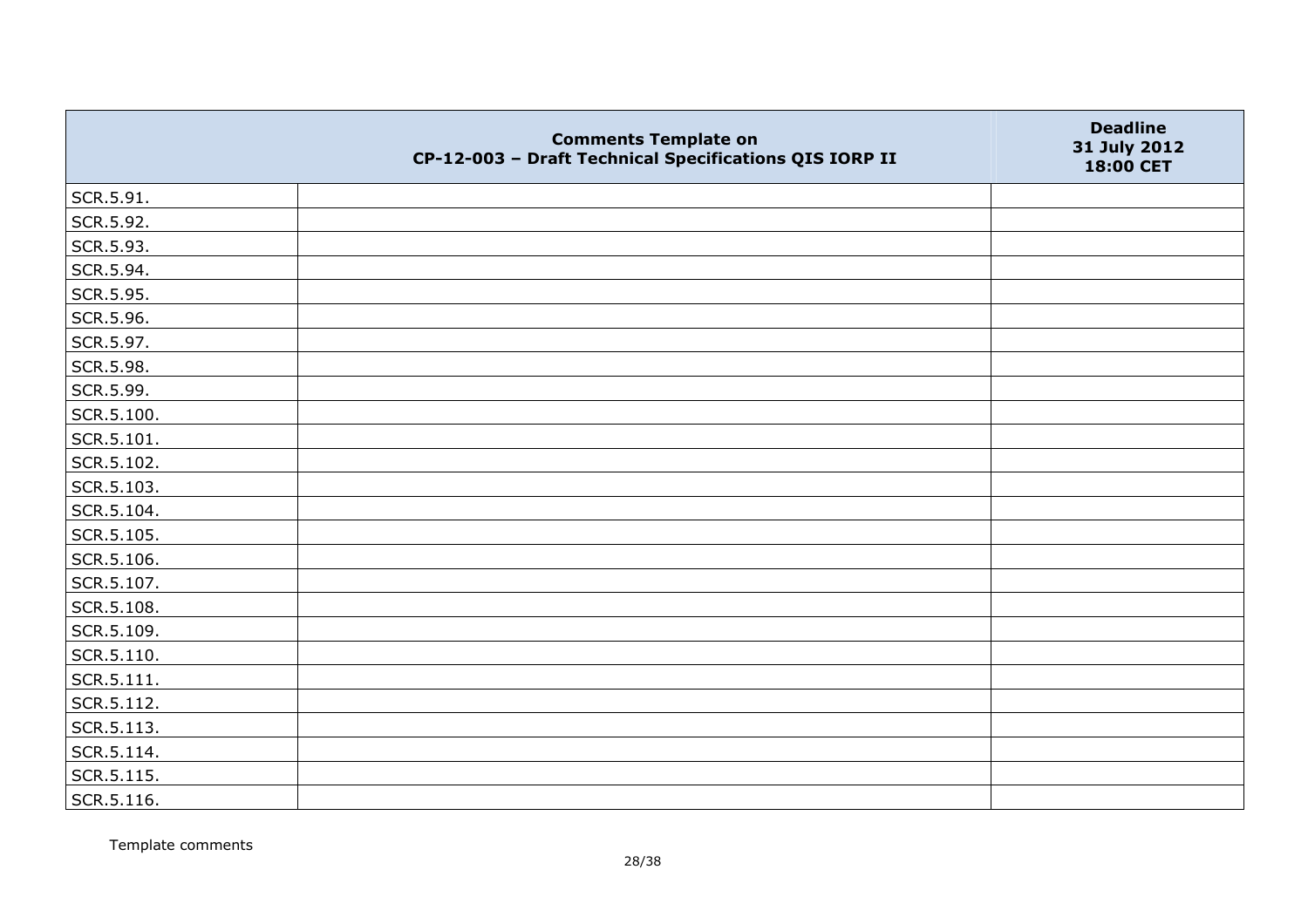|                   | <b>Comments Template on</b><br>CP-12-003 - Draft Technical Specifications QIS IORP II | <b>Deadline</b><br>31 July 2012<br>18:00 CET |
|-------------------|---------------------------------------------------------------------------------------|----------------------------------------------|
| SCR.5.117.        |                                                                                       |                                              |
| SCR.5.118.        |                                                                                       |                                              |
| SCR.5.119.        |                                                                                       |                                              |
| SCR.5.120.        |                                                                                       |                                              |
| SCR.5.121.        |                                                                                       |                                              |
| SCR.5.122.        |                                                                                       |                                              |
| SCR.5.123.        |                                                                                       |                                              |
| SCR.5.124.        |                                                                                       |                                              |
| SCR.5.125.        |                                                                                       |                                              |
| SCR.5.126.        |                                                                                       |                                              |
| SCR.5.127.        |                                                                                       |                                              |
| SCR.5.128.        |                                                                                       |                                              |
| SCR.5.129.        |                                                                                       |                                              |
| SCR.5.130.        |                                                                                       |                                              |
| SCR.5.131.        |                                                                                       |                                              |
| SCR.6.1.          |                                                                                       |                                              |
| SCR.6.2.          |                                                                                       |                                              |
| SCR.6.3.          |                                                                                       |                                              |
| SCR.6.4.          |                                                                                       |                                              |
| SCR.6.5.          |                                                                                       |                                              |
| SCR.6.6.          |                                                                                       |                                              |
| SCR.6.7.          |                                                                                       |                                              |
| SCR.6.8.          |                                                                                       |                                              |
| SCR.6.9.          |                                                                                       |                                              |
| SCR.6.10.         |                                                                                       |                                              |
| $\vert$ SCR.6.11. |                                                                                       |                                              |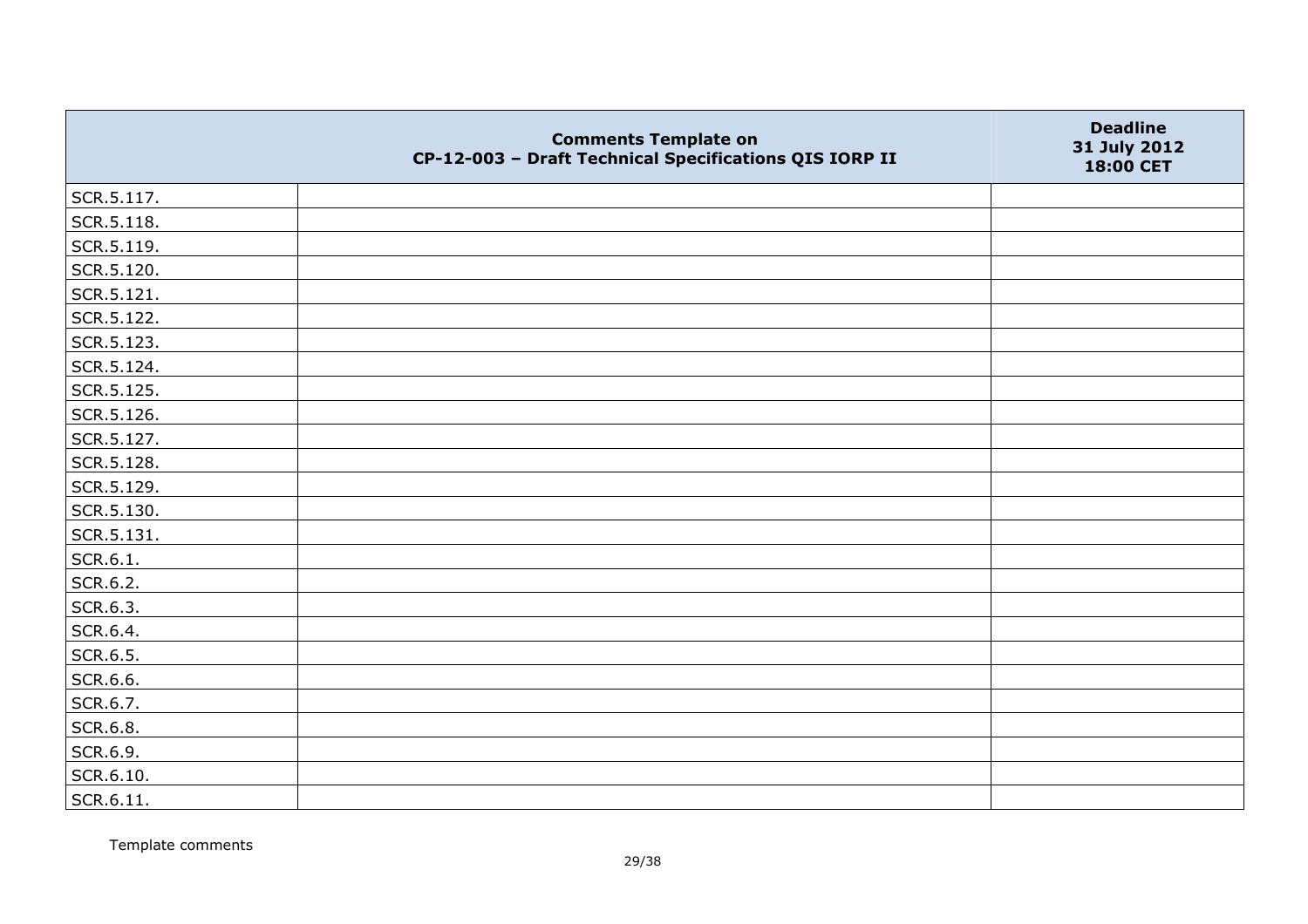|           | <b>Comments Template on</b><br>CP-12-003 - Draft Technical Specifications QIS IORP II | <b>Deadline</b><br>31 July 2012<br>18:00 CET |
|-----------|---------------------------------------------------------------------------------------|----------------------------------------------|
| SCR.6.12. |                                                                                       |                                              |
| SCR.6.13. |                                                                                       |                                              |
| SCR.6.14. |                                                                                       |                                              |
| SCR.6.15. |                                                                                       |                                              |
| SCR.6.16. |                                                                                       |                                              |
| SCR.6.17. |                                                                                       |                                              |
| SCR.6.18. |                                                                                       |                                              |
| SCR.6.19. |                                                                                       |                                              |
| SCR.6.20. |                                                                                       |                                              |
| SCR.6.21. |                                                                                       |                                              |
| SCR.6.22. |                                                                                       |                                              |
| SCR.6.23. |                                                                                       |                                              |
| SCR.6.24. |                                                                                       |                                              |
| SCR.6.25. |                                                                                       |                                              |
| SCR.6.26. |                                                                                       |                                              |
| SCR.6.27. |                                                                                       |                                              |
| SCR.6.28. |                                                                                       |                                              |
| SCR.6.29. |                                                                                       |                                              |
| SCR.6.30. |                                                                                       |                                              |
| SCR.6.31. |                                                                                       |                                              |
| SCR.6.32. |                                                                                       |                                              |
| SCR.7.1.  |                                                                                       |                                              |
| SCR.7.2.  |                                                                                       |                                              |
| SCR.7.3.  |                                                                                       |                                              |
| SCR.7.4.  |                                                                                       |                                              |
| SCR.7.5.  |                                                                                       |                                              |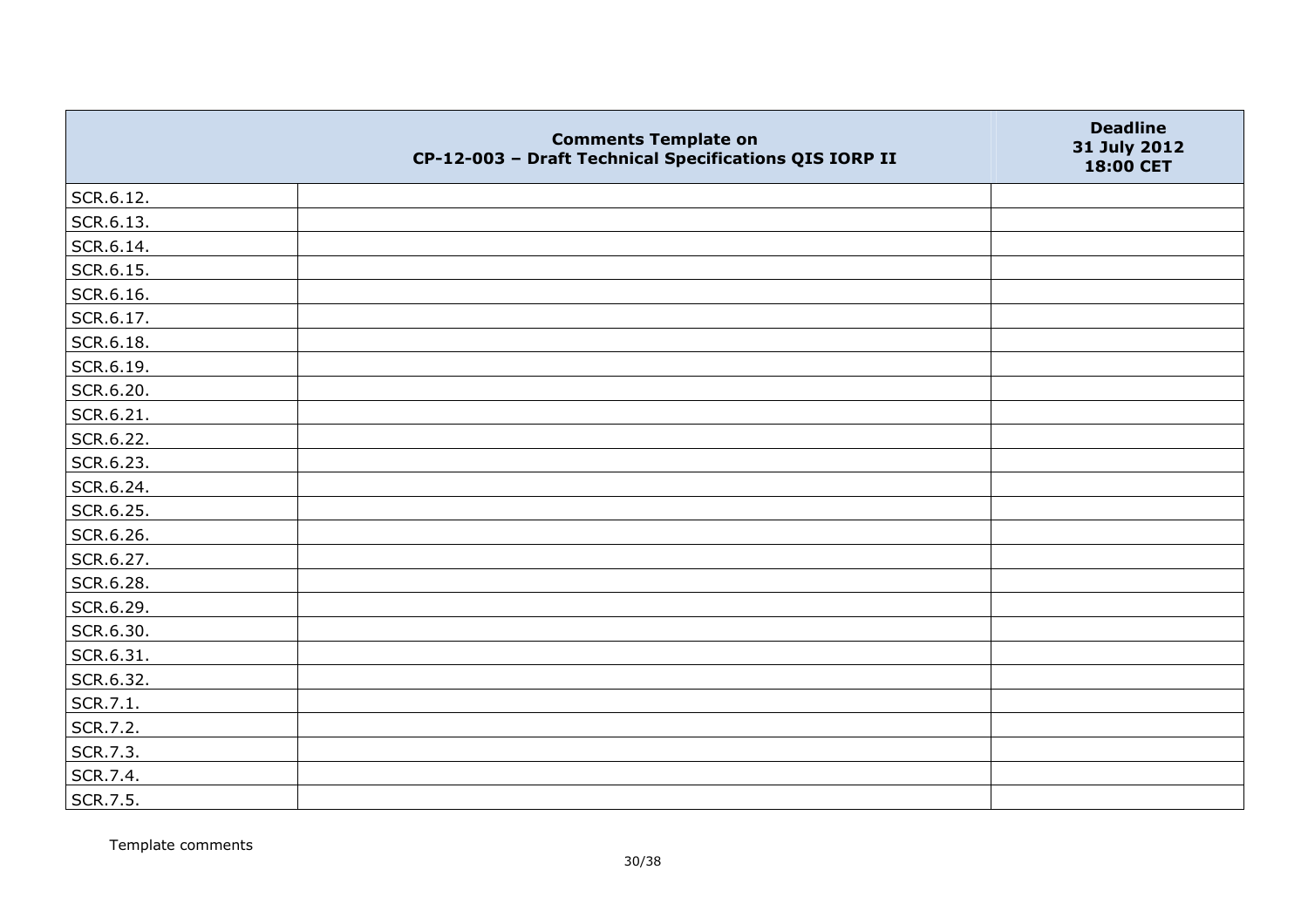|           | <b>Comments Template on</b><br>CP-12-003 - Draft Technical Specifications QIS IORP II | <b>Deadline</b><br>31 July 2012<br>18:00 CET |
|-----------|---------------------------------------------------------------------------------------|----------------------------------------------|
| SCR.7.6.  |                                                                                       |                                              |
| SCR.7.7.  |                                                                                       |                                              |
| SCR.7.8.  |                                                                                       |                                              |
| SCR.7.9.  |                                                                                       |                                              |
| SCR.7.10. |                                                                                       |                                              |
| SCR.7.11. |                                                                                       |                                              |
| SCR.7.12. |                                                                                       |                                              |
| SCR.7.13. |                                                                                       |                                              |
| SCR.7.14. |                                                                                       |                                              |
| SCR.7.15. |                                                                                       |                                              |
| SCR.7.16. |                                                                                       |                                              |
| SCR.7.17. |                                                                                       |                                              |
| SCR.7.18. |                                                                                       |                                              |
| SCR.7.19. |                                                                                       |                                              |
| SCR.7.20. |                                                                                       |                                              |
| SCR.7.21. |                                                                                       |                                              |
| SCR.7.22. |                                                                                       |                                              |
| SCR.7.23. |                                                                                       |                                              |
| SCR.7.24. |                                                                                       |                                              |
| SCR.7.25. |                                                                                       |                                              |
| SCR.7.26. |                                                                                       |                                              |
| SCR.7.27. |                                                                                       |                                              |
| SCR.7.28. |                                                                                       |                                              |
| SCR.7.29. |                                                                                       |                                              |
| SCR.7.30. |                                                                                       |                                              |
| SCR.7.31. |                                                                                       |                                              |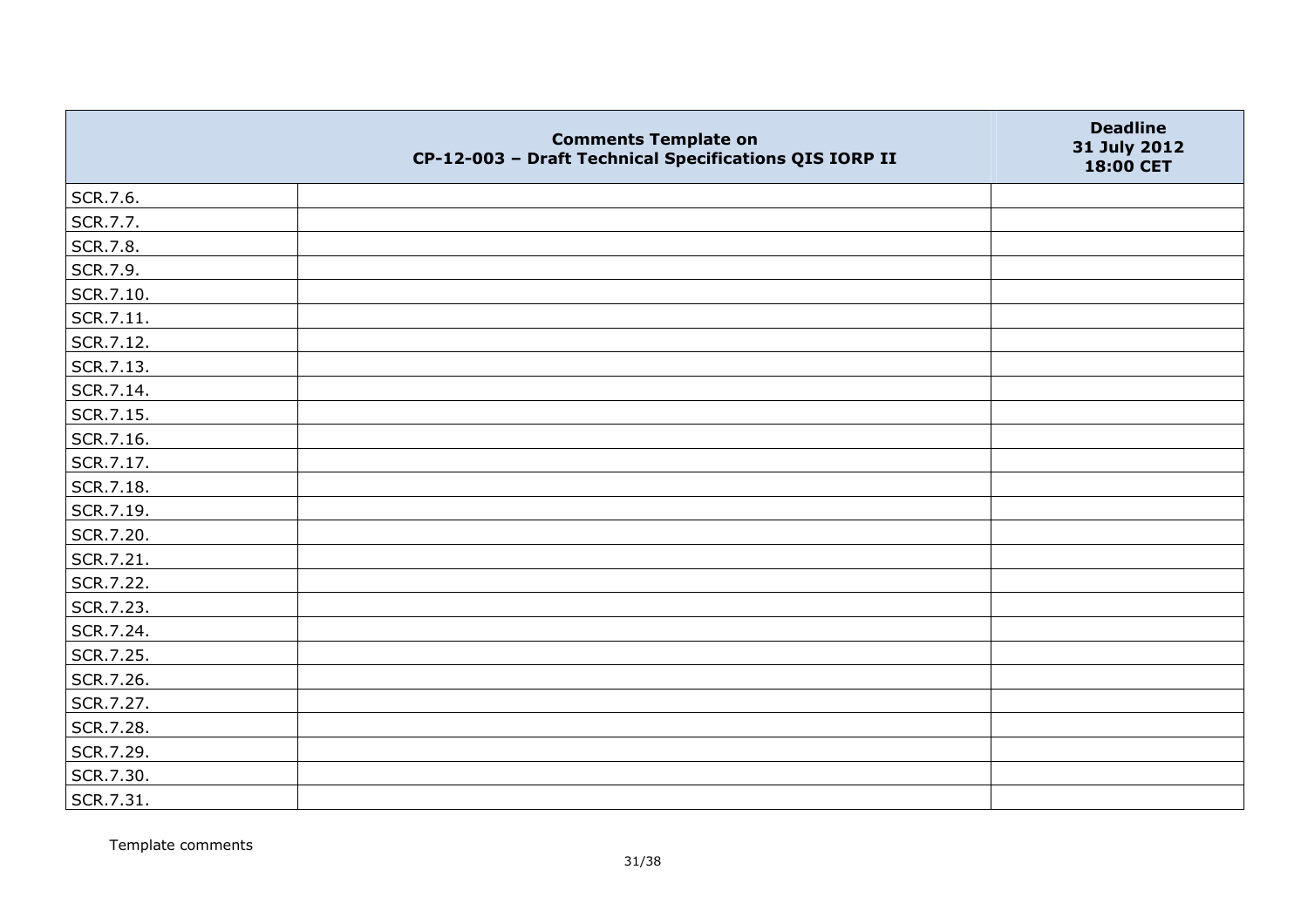|           | <b>Comments Template on</b><br>CP-12-003 - Draft Technical Specifications QIS IORP II | <b>Deadline</b><br>31 July 2012<br>18:00 CET |
|-----------|---------------------------------------------------------------------------------------|----------------------------------------------|
| SCR.7.32. |                                                                                       |                                              |
| SCR.7.33. |                                                                                       |                                              |
| SCR.7.34. |                                                                                       |                                              |
| SCR.7.35. |                                                                                       |                                              |
| SCR.7.36. |                                                                                       |                                              |
| SCR.7.37. |                                                                                       |                                              |
| SCR.7.38. |                                                                                       |                                              |
| SCR.7.39. |                                                                                       |                                              |
| SCR.7.40. |                                                                                       |                                              |
| SCR.7.41. |                                                                                       |                                              |
| SCR.7.42. |                                                                                       |                                              |
| SCR.7.43. |                                                                                       |                                              |
| SCR.7.44. |                                                                                       |                                              |
| SCR.7.45. |                                                                                       |                                              |
| SCR.7.46. |                                                                                       |                                              |
| SCR.7.47. |                                                                                       |                                              |
| SCR.7.48. |                                                                                       |                                              |
| SCR.7.49. |                                                                                       |                                              |
| SCR.7.50. |                                                                                       |                                              |
| SCR.7.51. |                                                                                       |                                              |
| SCR.7.52. |                                                                                       |                                              |
| SCR.7.53. |                                                                                       |                                              |
| SCR.7.54. |                                                                                       |                                              |
| SCR.7.55. |                                                                                       |                                              |
| SCR.7.56. |                                                                                       |                                              |
| SCR.7.57. |                                                                                       |                                              |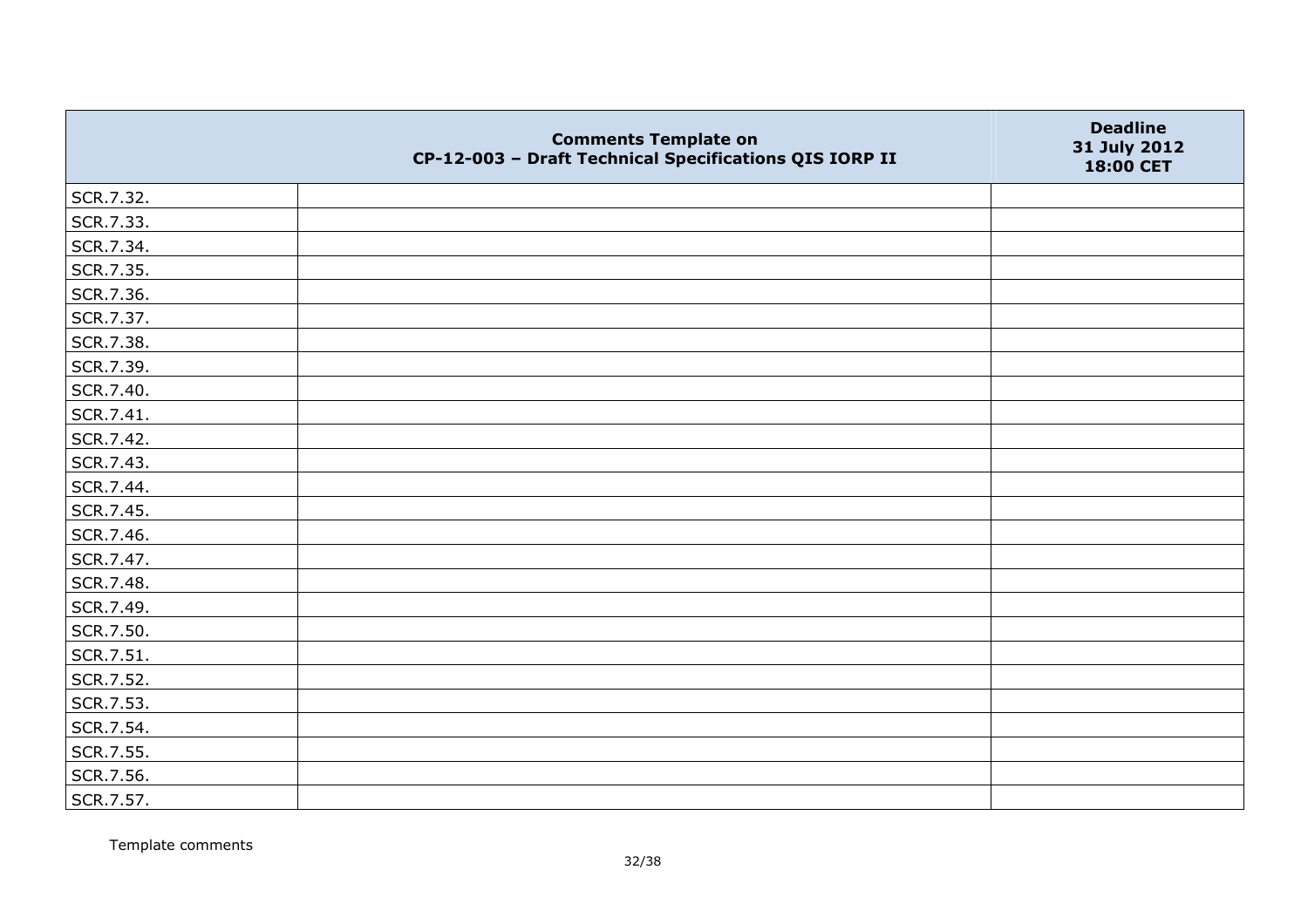|           | <b>Comments Template on</b><br>CP-12-003 - Draft Technical Specifications QIS IORP II | <b>Deadline</b><br>31 July 2012<br>18:00 CET |
|-----------|---------------------------------------------------------------------------------------|----------------------------------------------|
| SCR.7.58. |                                                                                       |                                              |
| SCR.7.59. |                                                                                       |                                              |
| SCR.7.60. |                                                                                       |                                              |
| SCR.7.61. |                                                                                       |                                              |
| SCR.7.62. |                                                                                       |                                              |
| SCR.7.63. |                                                                                       |                                              |
| SCR.7.64. |                                                                                       |                                              |
| SCR.7.65. |                                                                                       |                                              |
| SCR.7.66. |                                                                                       |                                              |
| SCR.7.67. |                                                                                       |                                              |
| SCR.7.68. |                                                                                       |                                              |
| SCR.7.69. |                                                                                       |                                              |
| SCR.7.70. |                                                                                       |                                              |
| SCR.7.71. |                                                                                       |                                              |
| SCR.7.72. |                                                                                       |                                              |
| SCR.7.73. |                                                                                       |                                              |
| SCR.7.74. |                                                                                       |                                              |
| SCR.7.75. |                                                                                       |                                              |
| SCR.7.76. |                                                                                       |                                              |
| SCR.7.77. |                                                                                       |                                              |
| SCR.7.78. |                                                                                       |                                              |
| SCR.7.79. |                                                                                       |                                              |
| SCR.7.80. |                                                                                       |                                              |
| SCR.7.81. |                                                                                       |                                              |
| SCR.7.82. |                                                                                       |                                              |
| SCR.7.83. |                                                                                       |                                              |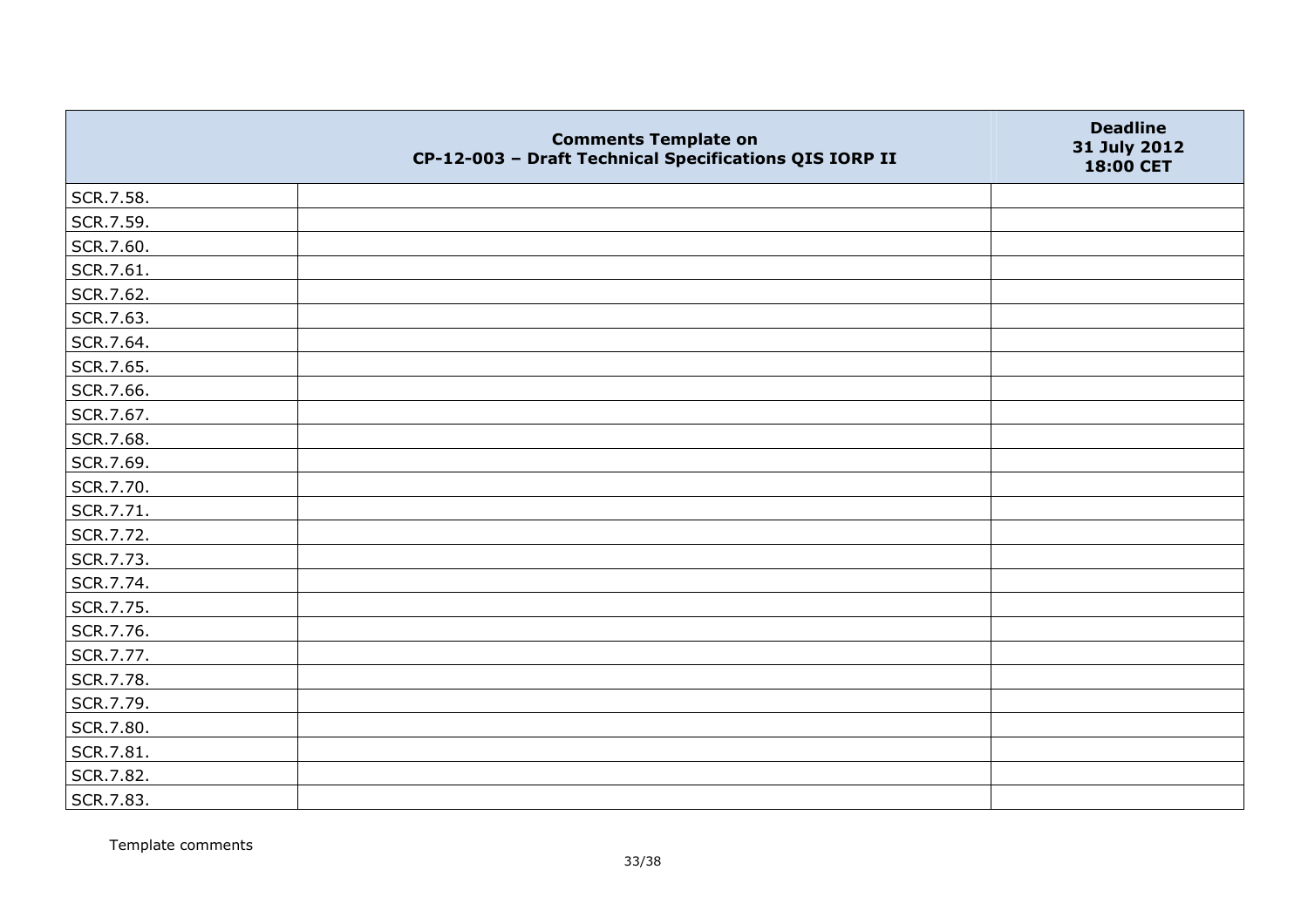|           | <b>Comments Template on</b><br>CP-12-003 - Draft Technical Specifications QIS IORP II | <b>Deadline</b><br>31 July 2012<br>18:00 CET |
|-----------|---------------------------------------------------------------------------------------|----------------------------------------------|
| SCR.7.84. |                                                                                       |                                              |
| SCR.7.85. |                                                                                       |                                              |
| SCR.7.86. |                                                                                       |                                              |
| SCR.7.87. |                                                                                       |                                              |
| SCR.8.1.  |                                                                                       |                                              |
| SCR.8.2.  |                                                                                       |                                              |
| SCR.8.3.  |                                                                                       |                                              |
| SCR.8.4.  |                                                                                       |                                              |
| SCR.8.5.  |                                                                                       |                                              |
| SCR.8.6.  |                                                                                       |                                              |
| SCR.8.7.  |                                                                                       |                                              |
| SCR.9.1.  |                                                                                       |                                              |
| SCR.9.2.  |                                                                                       |                                              |
| SCR.9.3.  |                                                                                       |                                              |
| SCR.9.4.  |                                                                                       |                                              |
| SCR.9.5.  |                                                                                       |                                              |
| SCR.9.6.  |                                                                                       |                                              |
| SCR.9.7.  |                                                                                       |                                              |
| SCR.9.8.  |                                                                                       |                                              |
| SCR.9.9.  |                                                                                       |                                              |
| SCR.9.10. |                                                                                       |                                              |
| SCR.9.11. |                                                                                       |                                              |
| SCR.9.12. |                                                                                       |                                              |
| SCR.9.13. |                                                                                       |                                              |
| SCR.9.14. |                                                                                       |                                              |
| SCR.9.15. |                                                                                       |                                              |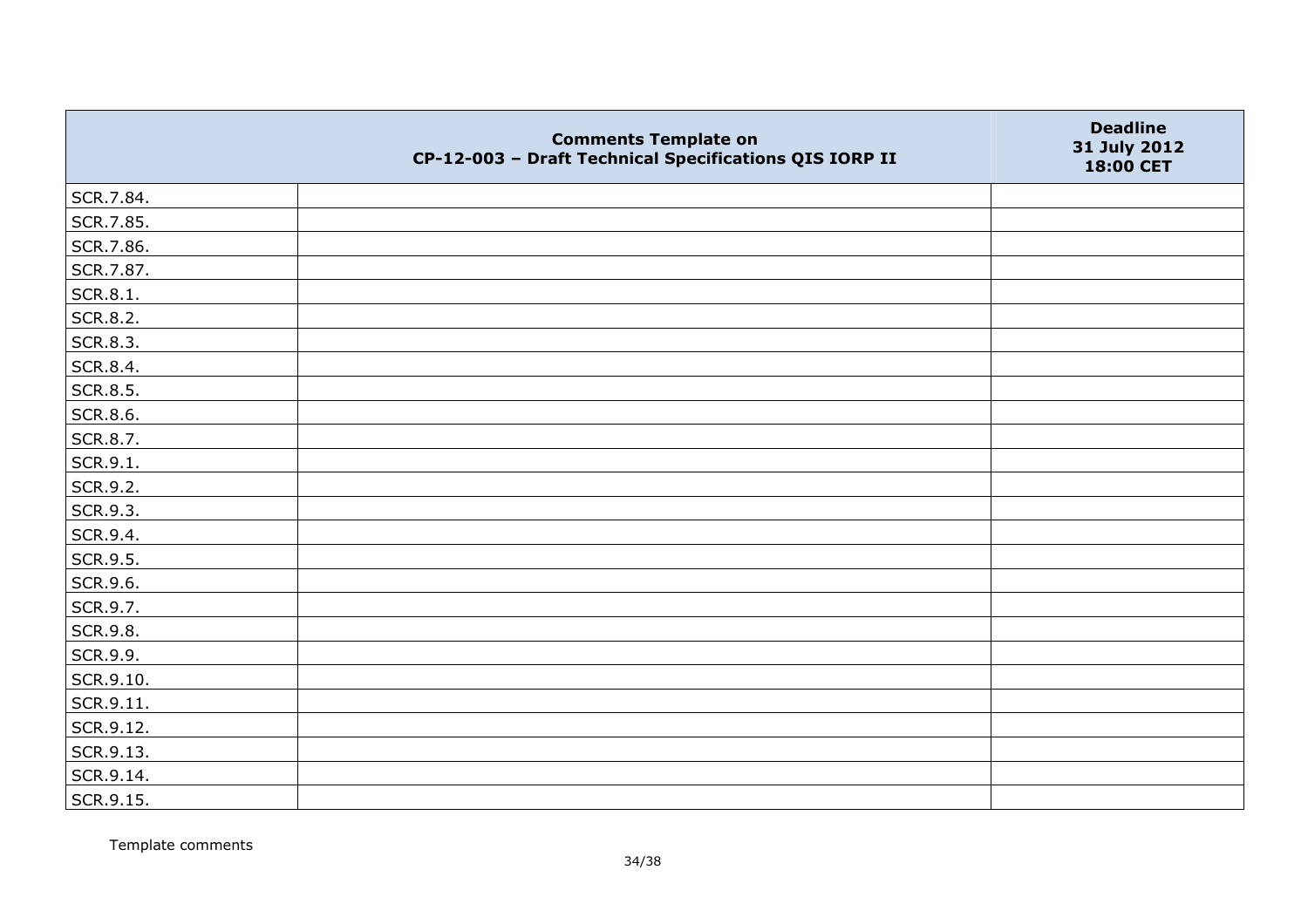|           | <b>Comments Template on</b><br>CP-12-003 - Draft Technical Specifications QIS IORP II | <b>Deadline</b><br>31 July 2012<br>18:00 CET |
|-----------|---------------------------------------------------------------------------------------|----------------------------------------------|
| SCR.9.16. |                                                                                       |                                              |
| SCR.9.17. |                                                                                       |                                              |
| SCR.9.18. |                                                                                       |                                              |
| SCR.9.19. |                                                                                       |                                              |
| SCR.9.20. |                                                                                       |                                              |
| SCR.9.21. |                                                                                       |                                              |
| SCR.9.22. |                                                                                       |                                              |
| SCR.9.23. |                                                                                       |                                              |
| SCR.9.24. |                                                                                       |                                              |
| SCR.9.25. |                                                                                       |                                              |
| SCR.9.26. |                                                                                       |                                              |
| SCR.9.27. |                                                                                       |                                              |
| SCR.9.28. |                                                                                       |                                              |
| SCR.9.29. |                                                                                       |                                              |
| SCR.9.30. |                                                                                       |                                              |
| SCR.9.31. |                                                                                       |                                              |
| SCR.9.32. |                                                                                       |                                              |
| SCR.9.33. |                                                                                       |                                              |
| SCR.9.34. |                                                                                       |                                              |
| SCR.10.1. |                                                                                       |                                              |
| SCR.10.2. |                                                                                       |                                              |
| SCR.10.3. |                                                                                       |                                              |
| SCR.10.4. |                                                                                       |                                              |
| SCR.10.5. |                                                                                       |                                              |
| SCR.10.6. |                                                                                       |                                              |
| SCR.10.7. |                                                                                       |                                              |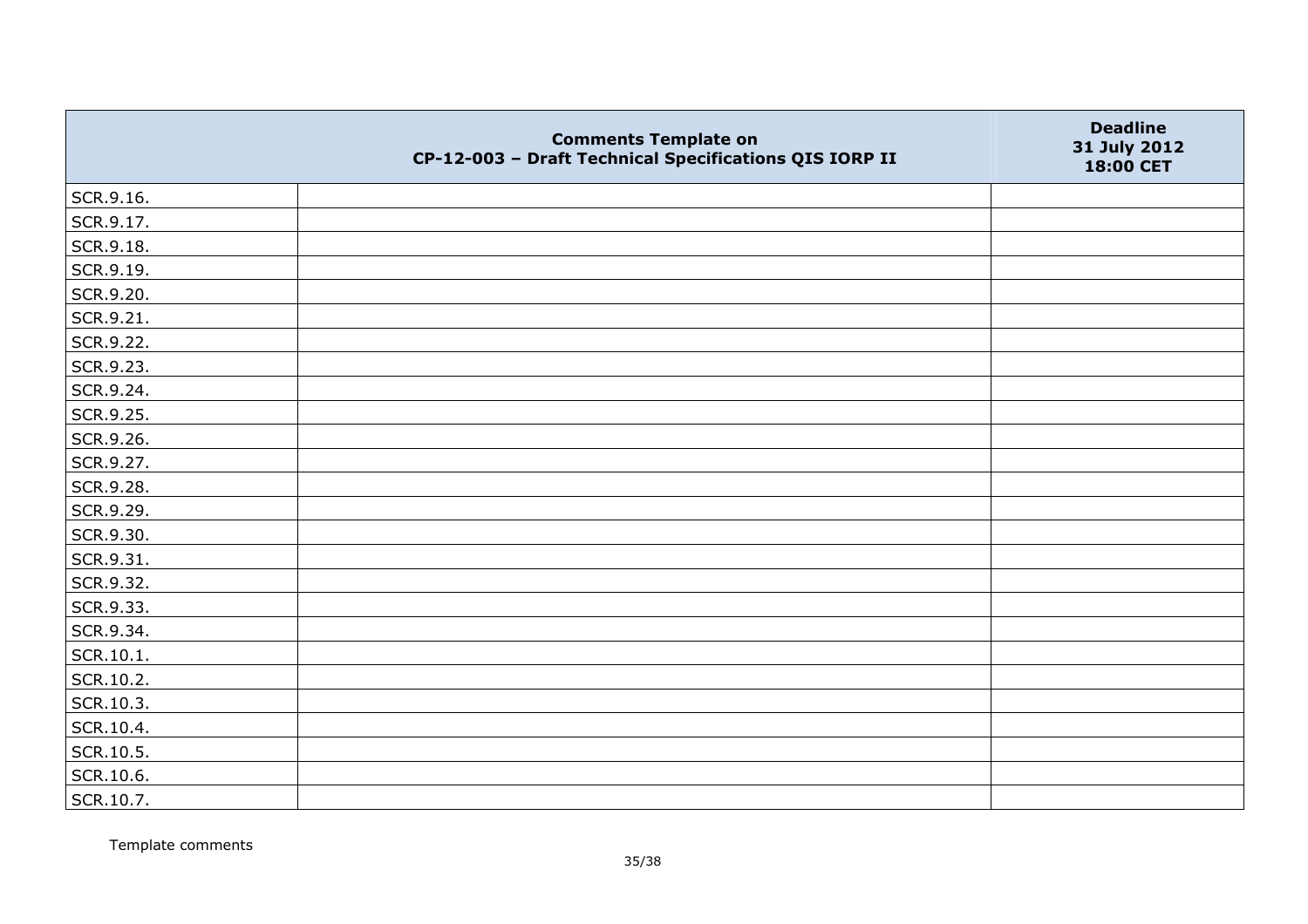|            | <b>Comments Template on</b><br>CP-12-003 - Draft Technical Specifications QIS IORP II | <b>Deadline</b><br>31 July 2012<br>18:00 CET |
|------------|---------------------------------------------------------------------------------------|----------------------------------------------|
| SCR.10.8.  |                                                                                       |                                              |
| SCR.10.9.  |                                                                                       |                                              |
| SCR.10.10. |                                                                                       |                                              |
| SCR.10.11. |                                                                                       |                                              |
| MCR.1.1.   |                                                                                       |                                              |
| MCR.2.1.   |                                                                                       |                                              |
| MCR.2.2.   |                                                                                       |                                              |
| MCR.2.3.   |                                                                                       |                                              |
| MCR.2.4.   |                                                                                       |                                              |
| MCR.2.5.   |                                                                                       |                                              |
| MCR.2.6.   |                                                                                       |                                              |
| MCR.2.7.   |                                                                                       |                                              |
| MCR.2.8.   |                                                                                       |                                              |
| MCR.2.9.   |                                                                                       |                                              |
| PRO.1.1.   |                                                                                       |                                              |
| PRO.2.1.   |                                                                                       |                                              |
| PRO.2.2.   |                                                                                       |                                              |
| PRO.2.3.   |                                                                                       |                                              |
| PRO.2.4.   |                                                                                       |                                              |
| PRO.2.5.   |                                                                                       |                                              |
| PRO.2.6.   |                                                                                       |                                              |
| PRO.3.1.   |                                                                                       |                                              |
| PRO.3.2.   |                                                                                       |                                              |
| PRO.3.3.   |                                                                                       |                                              |
| PRO.3.4.   |                                                                                       |                                              |
| PRO.3.5.   |                                                                                       |                                              |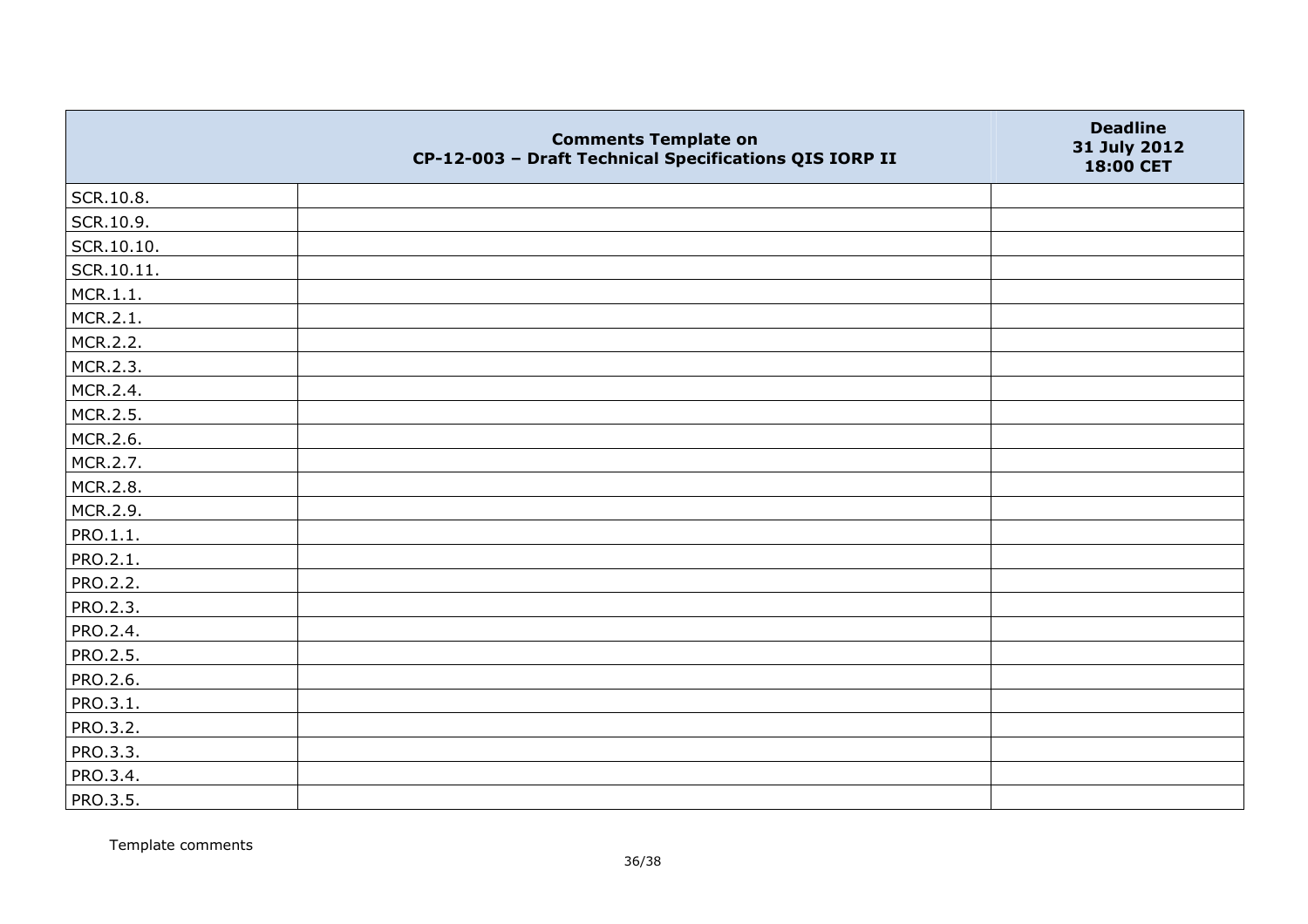|           | <b>Comments Template on</b><br>CP-12-003 - Draft Technical Specifications QIS IORP II | <b>Deadline</b><br>31 July 2012<br>18:00 CET |
|-----------|---------------------------------------------------------------------------------------|----------------------------------------------|
| PRO.3.6.  |                                                                                       |                                              |
| PRO.3.7.  |                                                                                       |                                              |
| PRO.3.8.  |                                                                                       |                                              |
| PRO.3.9.  |                                                                                       |                                              |
| PRO.3.10. |                                                                                       |                                              |
| PRO.3.11. |                                                                                       |                                              |
| PRO.3.12. |                                                                                       |                                              |
| PRO.3.13. |                                                                                       |                                              |
| PRO.3.14. |                                                                                       |                                              |
| PRO.3.15. |                                                                                       |                                              |
| PRO.3.16. |                                                                                       |                                              |
| PRO.3.17. |                                                                                       |                                              |
| PRO.3.18. |                                                                                       |                                              |
| PRO.3.19. |                                                                                       |                                              |
| PRO.3.20. |                                                                                       |                                              |
| PRO.3.21. |                                                                                       |                                              |
| PRO.3.22. |                                                                                       |                                              |
| PRO.3.23. |                                                                                       |                                              |
| PRO.3.24. |                                                                                       |                                              |
| PRO.3.25. |                                                                                       |                                              |
| PRO.3.26. |                                                                                       |                                              |
| PRO.3.27. |                                                                                       |                                              |
| PRO.3.28. |                                                                                       |                                              |
| PRO.4.1.  |                                                                                       |                                              |
| PRO.4.2.  |                                                                                       |                                              |
| PRO.4.3.  |                                                                                       |                                              |